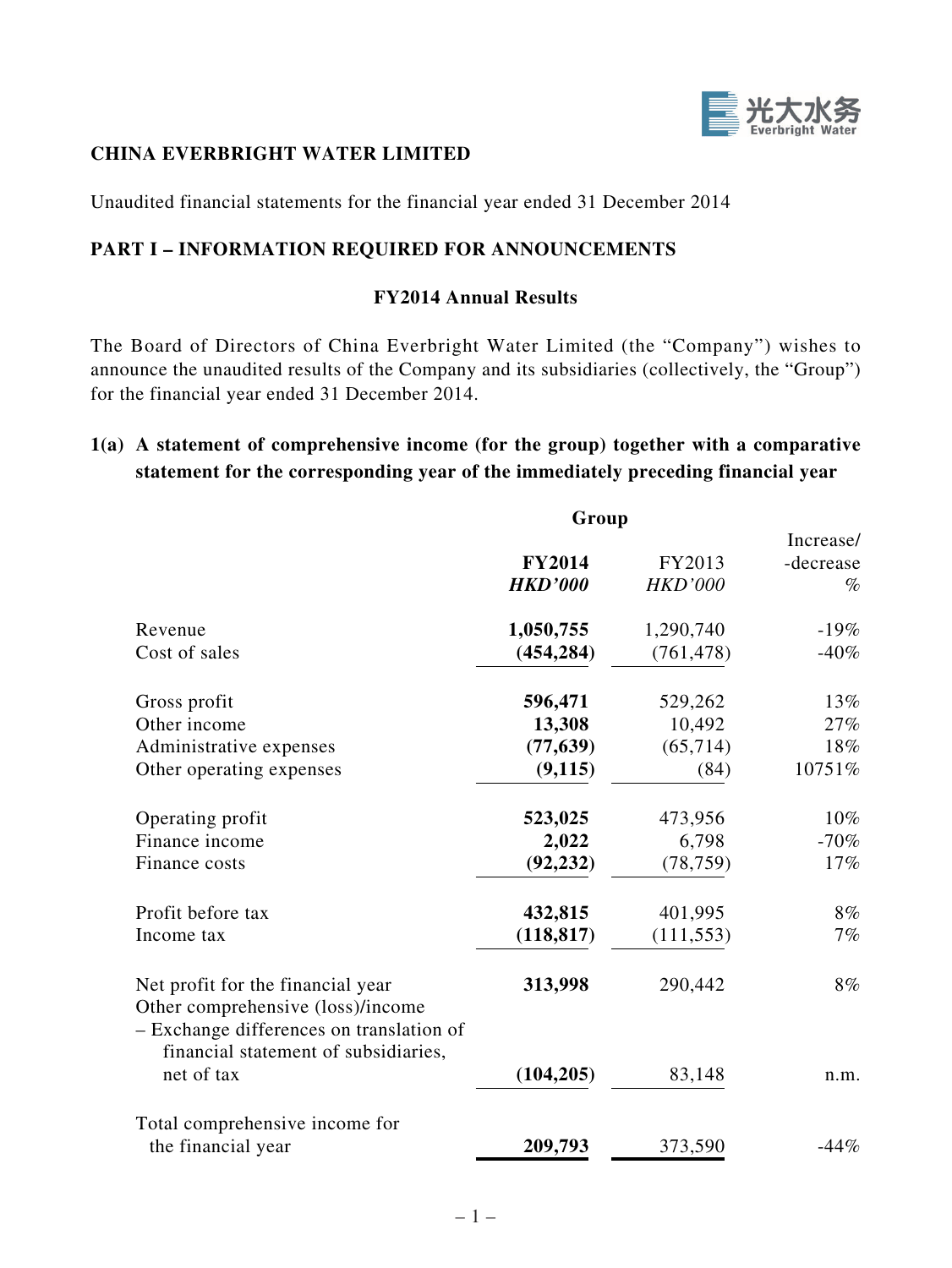| Group                           |                          |                                |  |
|---------------------------------|--------------------------|--------------------------------|--|
| <b>FY2014</b><br><b>HKD'000</b> | FY2013<br><b>HKD'000</b> | Increase/<br>-decrease<br>$\%$ |  |
|                                 |                          |                                |  |
| 292,796                         | 266,486                  | $10\%$                         |  |
| 21,202                          | 23,956                   | $-11\%$                        |  |
| 313,998                         | 290,442                  | $8\%$                          |  |
|                                 |                          |                                |  |
| 194,909                         | 340,697                  | $-43%$                         |  |
| 14,884                          | 32,893                   | $-55%$                         |  |
| 209,793                         | 373,590                  | $-44%$                         |  |
|                                 |                          |                                |  |

*"n.m." denotes "not meaningful"*

Note 1

Profit from operating activities is derived after (charging)/crediting the following items:

| Depreciation                      | (13,749)  | (14,243) | $-3%$ |
|-----------------------------------|-----------|----------|-------|
| Amortisation of intangible assets | (10, 490) | (2,945)  | 256%  |
| Government grant                  | 3.747     | 2,786    | 34%   |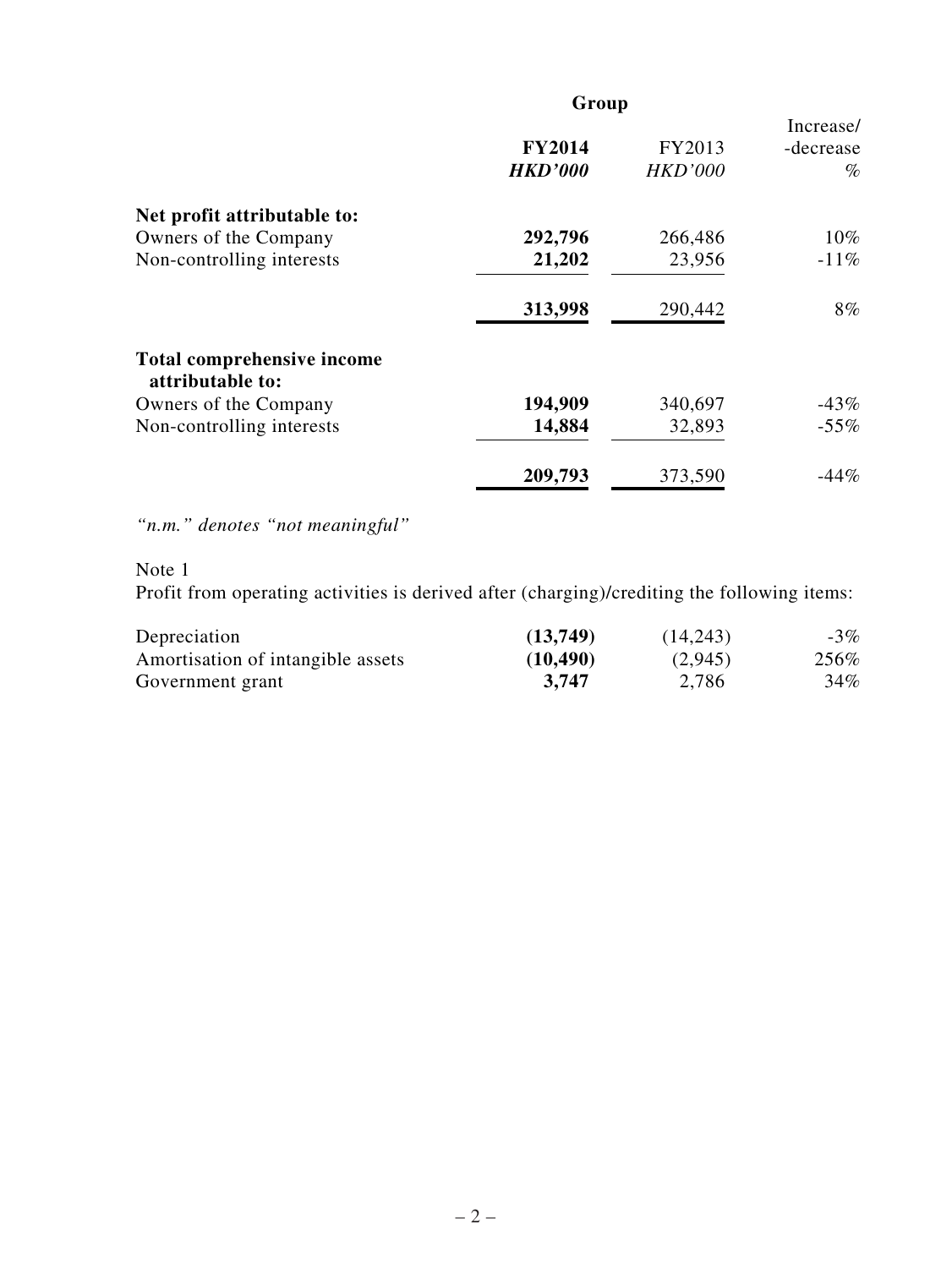# **1(b)(i) Statement of financial position (for the issuer and group), together with a comparative statement as at the end of the immediately preceding financial year**

|                               |                | Group          |                | Company        |                |
|-------------------------------|----------------|----------------|----------------|----------------|----------------|
|                               | 31 December    | 31 December    | 31 December    | 30 June        | 30 June        |
|                               | 2014           | 2013           | 2014           | 2014           | 2013           |
|                               | <b>HKD'000</b> | <b>HKD'000</b> | <b>HKD'000</b> | <b>HKD'000</b> | <b>HKD'000</b> |
| <b>Current Assets</b>         |                |                |                |                |                |
| Cash and cash equivalents     | 681,101        | 290,413        | 103,109        | 36,728         | 316            |
| Trade and other receivables   | 515,363        | 422,193        | 48,232         | 512            | 386            |
| Tax recoverable               |                | 3,741          |                |                |                |
| Financial receivables         | 483,143        | 298,234        |                |                |                |
| Inventories                   | 28,912         | 7,162          |                |                |                |
|                               | 1,708,519      | 1,021,743      | 151,341        | 37,240         | 702            |
| <b>Non-current Assets</b>     |                |                |                |                |                |
| Property, plant and equipment | 173,559        | 170,215        | 10             | 14             | 21             |
| Financial receivables         | 4,483,539      | 2,149,181      |                |                |                |
| Intangible assets             | 950,594        | 148,043        |                |                |                |
| Goodwill                      | 1,043,545      | 9,538          |                |                |                |
| Investment in subsidiaries    |                |                | 9,931,051      | 3,070,828      | 2,723,134      |
| Other receivables             | 1,751,793      | 1,891,766      |                |                |                |
|                               | 8,403,030      | 4,368,743      | 9,931,061      | 3,070,842      | 2,723,155      |
| <b>Current Liabilities</b>    |                |                |                |                |                |
| <b>Borrowings</b>             | 762,718        | 277,771        | 281,248        |                |                |
| Trade and other payables      | 599,843        | 619,999        | 68,795         | 43,944         | 16,701         |
| Other financial liabilities   | 23,230         |                | 23,230         | 996            | 48,628         |
| Provision for income tax      | 19,566         | 22,271         |                |                |                |
|                               | 1,405,357      | 920,041        | 373,273        | 44,940         | 65,329         |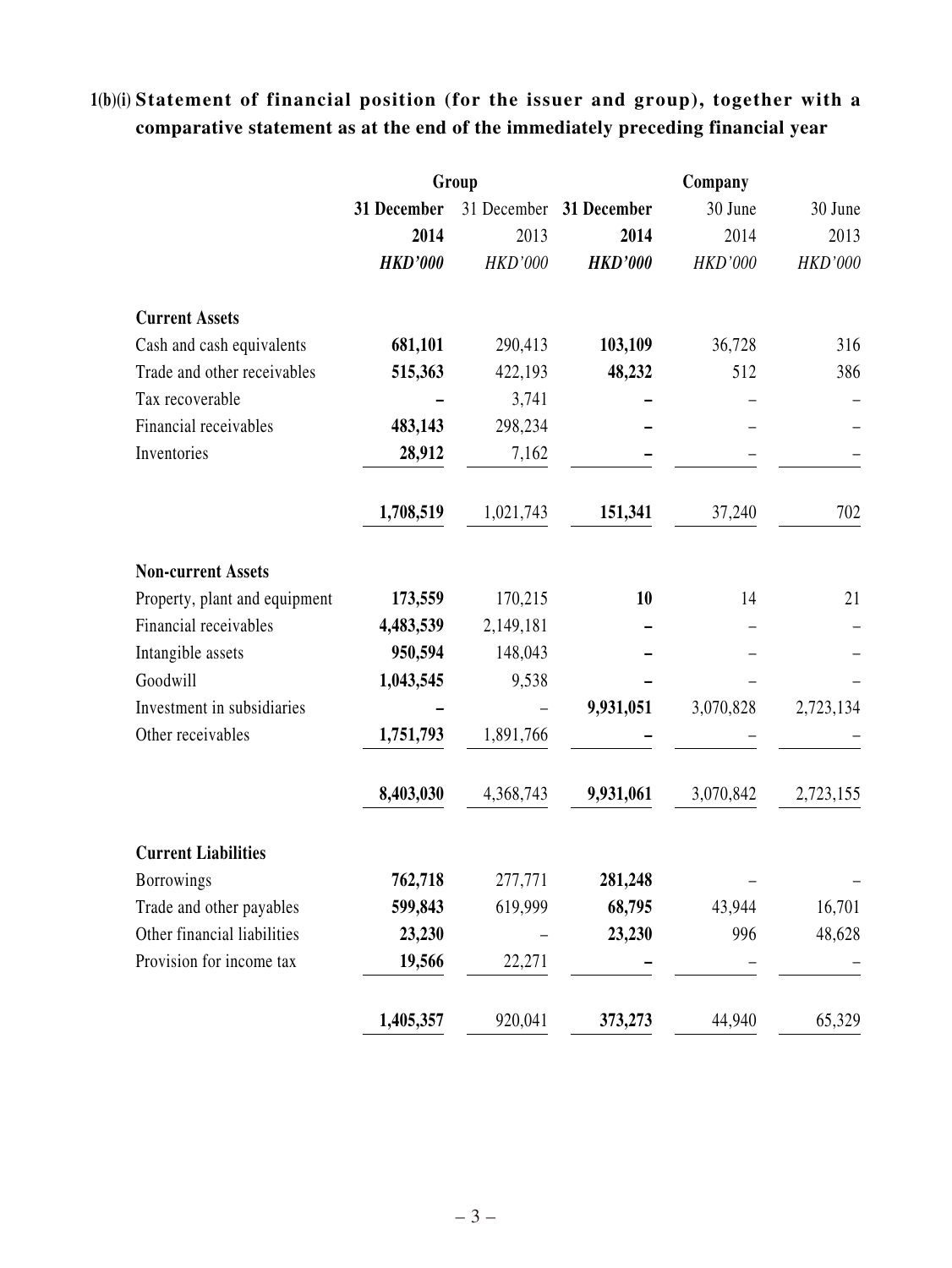|                                  | Group          |                | Company        |                |                |  |
|----------------------------------|----------------|----------------|----------------|----------------|----------------|--|
|                                  | 31 December    | 31 December    | 31 December    | 30 June        | 30 June        |  |
|                                  | 2014           | 2013           | 2014           | 2014           | 2013           |  |
|                                  | <b>HKD'000</b> | <b>HKD'000</b> | <b>HKD'000</b> | <b>HKD'000</b> | <b>HKD'000</b> |  |
| Net current assets/(liabilities) | 303,162        | 101,702        | (221, 932)     | (7,700)        | (64, 627)      |  |
| <b>Non-current Liabilities</b>   |                |                |                |                |                |  |
| <b>Borrowings</b>                | 1,061,730      | 586,158        |                | 303,795        |                |  |
| Other payables                   | 264,325        | 1,587,389      |                |                |                |  |
| Other financial liabilities      |                |                |                | 1,761          |                |  |
| Deferred tax liabilities         | 828,977        | 305,503        |                |                |                |  |
|                                  | 2,155,032      | 2,479,050      |                | 305,556        |                |  |
| Net assets                       | 6,551,160      | 1,991,395      | 9,709,129      | 2,757,586      | 2,658,528      |  |
| <b>Capital and Reserve</b>       |                |                |                |                |                |  |
| Share capital                    | 2,549,345      |                | 2,549,345      | 570,443        | 512,899        |  |
| Reserves                         | 3,776,135      | 1,648,887      | 7,159,784      | 2,187,143      | 2,145,629      |  |
| Equity attributable to owners of |                |                |                |                |                |  |
| the Company                      | 6,325,480      | 1,648,887      | 9,709,129      | 2,757,586      | 2,658,528      |  |
| Non-controlling interests        | 225,680        | 342,508        |                |                |                |  |
|                                  | 6,551,160      | 1,991,395      | 9,709,129      | 2,757,586      | 2,658,528      |  |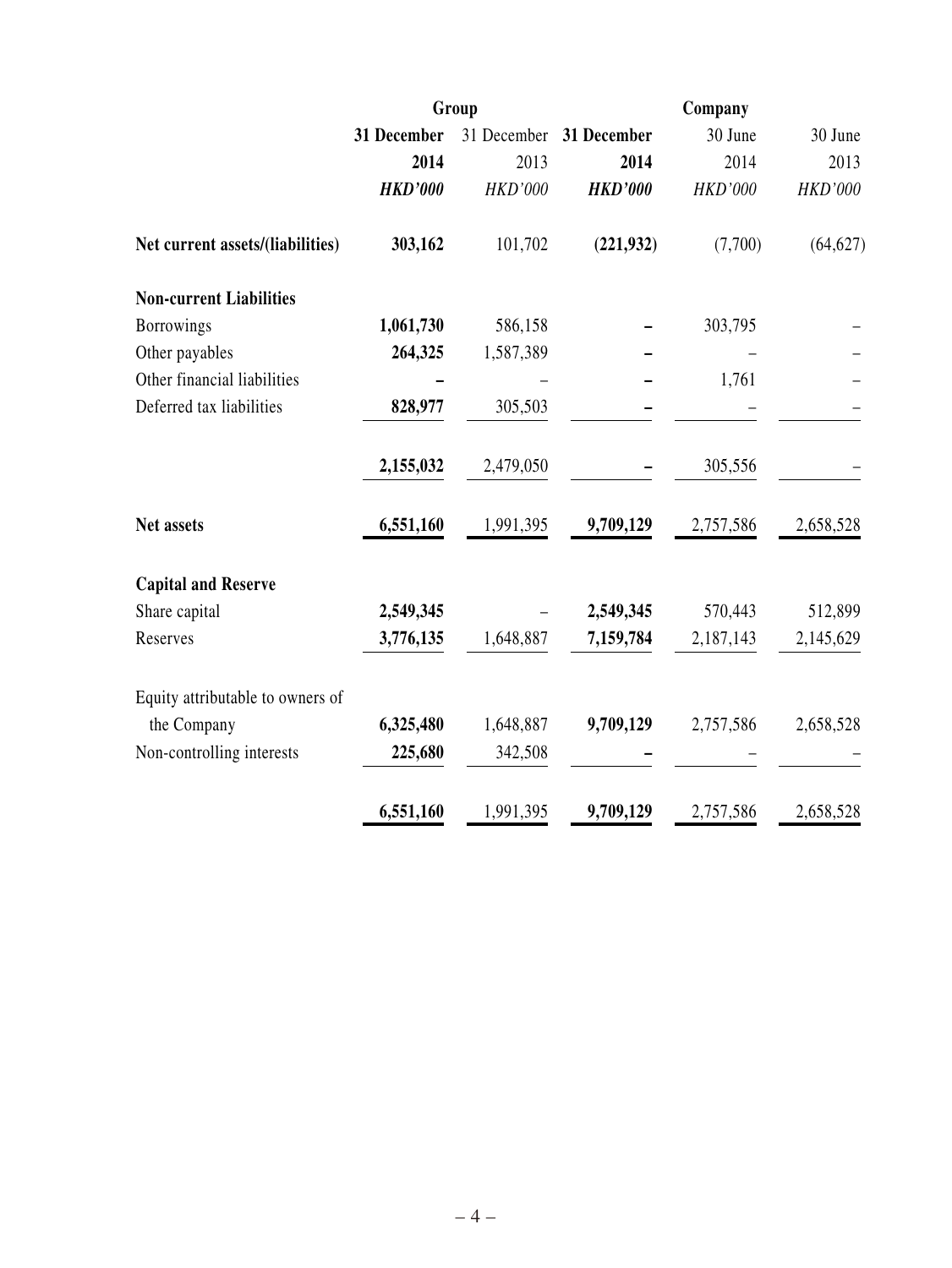## **1(b)(ii) Aggregate amount of group's borrowings and debt securities**

*(i) Amount repayable in one year or less, or on demand*

| 31 December 2014                 |                  | 31 December 2013 |                |  |  |
|----------------------------------|------------------|------------------|----------------|--|--|
| <b>Secured</b>                   | <b>Unsecured</b> | Secured          | Unsecured      |  |  |
| <b>HKD'000</b><br><b>HKD'000</b> |                  | HKD'000          | <i>HKD'000</i> |  |  |
| 440,673                          | 322,045          | 237,870          | 39,901         |  |  |

*(ii) Amount payable after one year*

| 31 December 2014 |                             | 31 December 2013 |                |  |  |
|------------------|-----------------------------|------------------|----------------|--|--|
| <b>Secured</b>   | <b>Unsecured</b><br>Secured |                  | Unsecured      |  |  |
| <b>HKD'000</b>   | <b>HKD'000</b>              | <i>HKD'000</i>   | <b>HKD'000</b> |  |  |
|                  |                             |                  |                |  |  |
| 906,435          | 155,295                     | 423,098          | 163,060        |  |  |

#### *Details of Collateral*

The secured borrowings of the Group as at 31 December 2014 and 31 December 2013 were secured by certain revenue, receivables and intangible assets in connection with the Group's service concession arrangements, bank deposits and fixed assets. Certain bank facilities were guaranteed by related parties of the Group.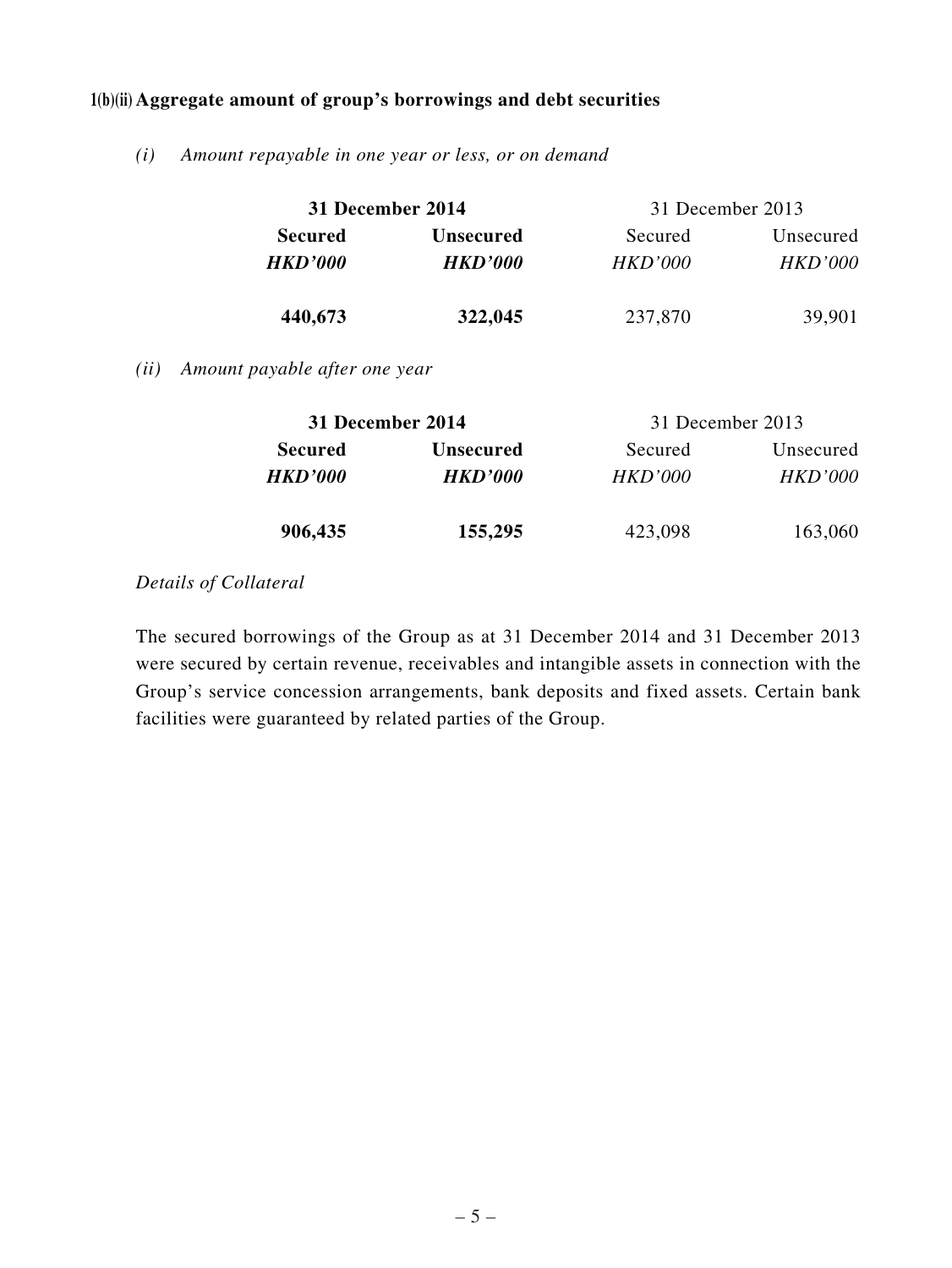# **1(c) Consolidated statement of cash flow (for the group), together with a comparative statement for the corresponding year of the immediately preceding financial year**

|                                                        | <b>FY2014</b>  | FY2013         |
|--------------------------------------------------------|----------------|----------------|
|                                                        | <b>HKD'000</b> | <b>HKD'000</b> |
| <b>Cash flow from operating activities</b>             |                |                |
| Profit before tax                                      | 432,815        | 401,995        |
| <b>Adjustments for:</b>                                |                |                |
| Depreciation of property, plant and equipment          | 13,749         | 14,243         |
| Amortisation of intangible assets                      | 10,490         | 2,945          |
| Loss on disposal of property, plant and equipment      |                | 84             |
| Loss on fair valuation of cross-currency swap          | 5,014          |                |
| Unrealised exchange loss/(gain)                        | 2,855          | (1,513)        |
| Net finance costs                                      | 90,210         | 71,961         |
| Operating cash flow before working capital changes     | 555,133        | 489,715        |
| <b>Changes in working capital</b>                      |                |                |
| Financial receivables                                  | 151,664        | (210, 678)     |
| Inventories                                            | (15, 726)      | 1,244          |
| Trade and other receivables                            | 36,914         | (130, 471)     |
| Trade and other payables                               | (346, 120)     | 149,573        |
| <b>Cash generated from operations</b>                  | 381,865        | 299,383        |
| Income tax paid                                        | (65,261)       | (55,909)       |
| Net cash generated from operating activities           | 316,604        | 243,474        |
| Cash flow from investing activities                    |                |                |
| Purchase of property, plant and equipment              | (3, 432)       | (12,290)       |
| Acquisition of subsidiaries                            | 431,535        |                |
| Interest received                                      | 2,022          | 6,798          |
| Net cash generated from/(used in) investing activities | 430,125        | (5, 492)       |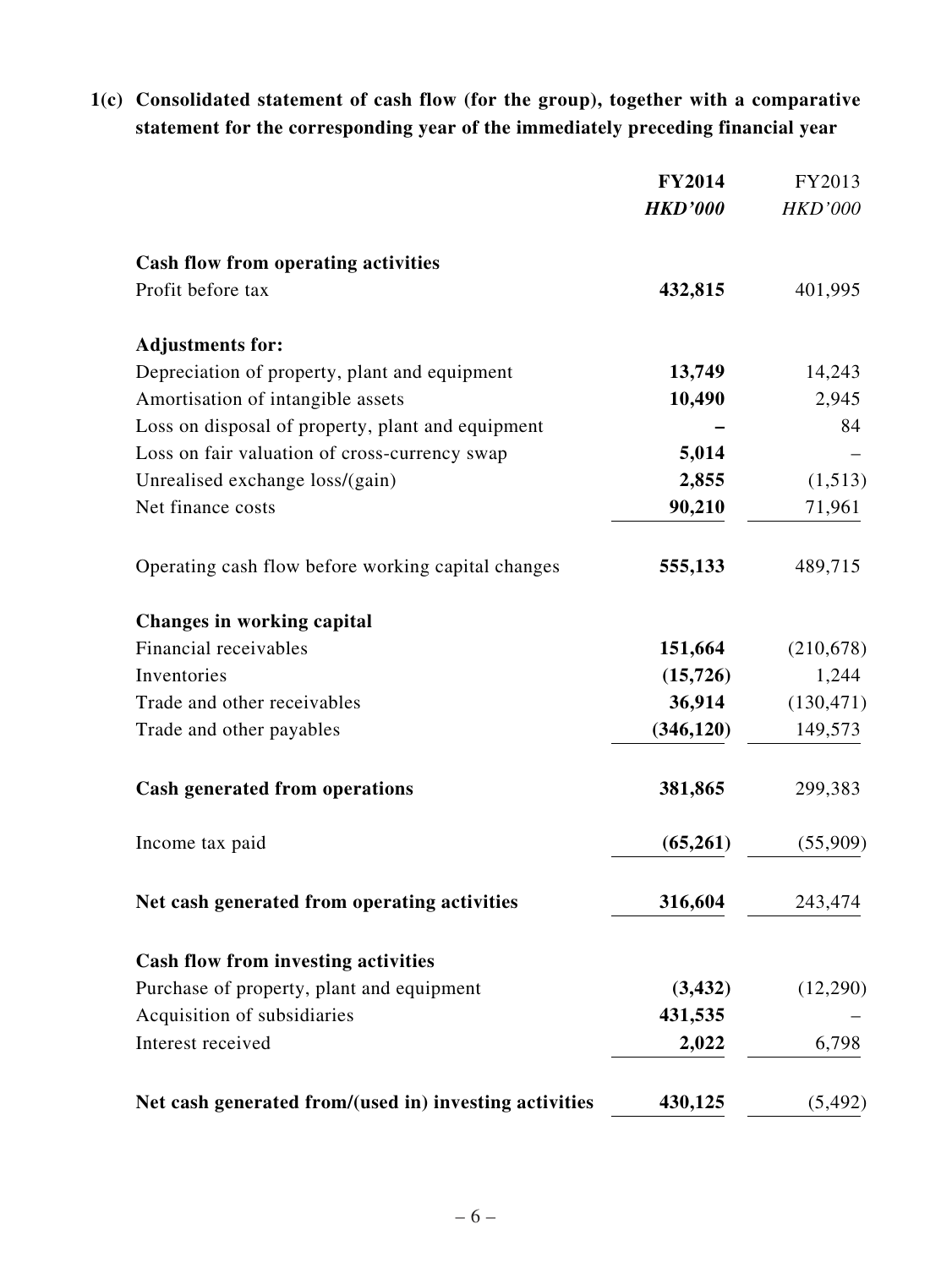|                                                        | <b>FY2014</b>  | FY2013         |
|--------------------------------------------------------|----------------|----------------|
|                                                        | <b>HKD'000</b> | <b>HKD'000</b> |
| <b>Cash flow from financing activities</b>             |                |                |
| Acquisition of additional interest in a subsidiary     | (113, 637)     |                |
| (Decrease)/increase in amount due to                   |                |                |
| immediate holding company                              | (399, 551)     | 167,455        |
| Increase/(decrease) in amount due to                   |                |                |
| intermediate holding company                           | 397,321        | (33,892)       |
| Increase in amount due to a fellow subsidiary          | 8,294          | 2,389          |
| Proceeds from bank borrowings                          | 117,865        | 85,861         |
| Repayment of bank borrowings                           | (266, 619)     | (313, 611)     |
| Interest paid                                          | (92, 232)      | (78, 759)      |
| (Increase)/decrease in pledged bank deposits           | (139, 422)     | 4,135          |
| Net cash used in financing activities                  | (487,981)      | (166, 422)     |
| Net increase in cash and cash equivalents              | 258,748        | 71,560         |
| Cash and cash equivalents at the beginning of the year | 246,945        | 170,552        |
| Effect of exchange rate changes on cash and            |                |                |
| cash equivalents                                       | (6,362)        | 4,833          |
| Cash and cash equivalents at the end of the year       | 499,331        | 246,945        |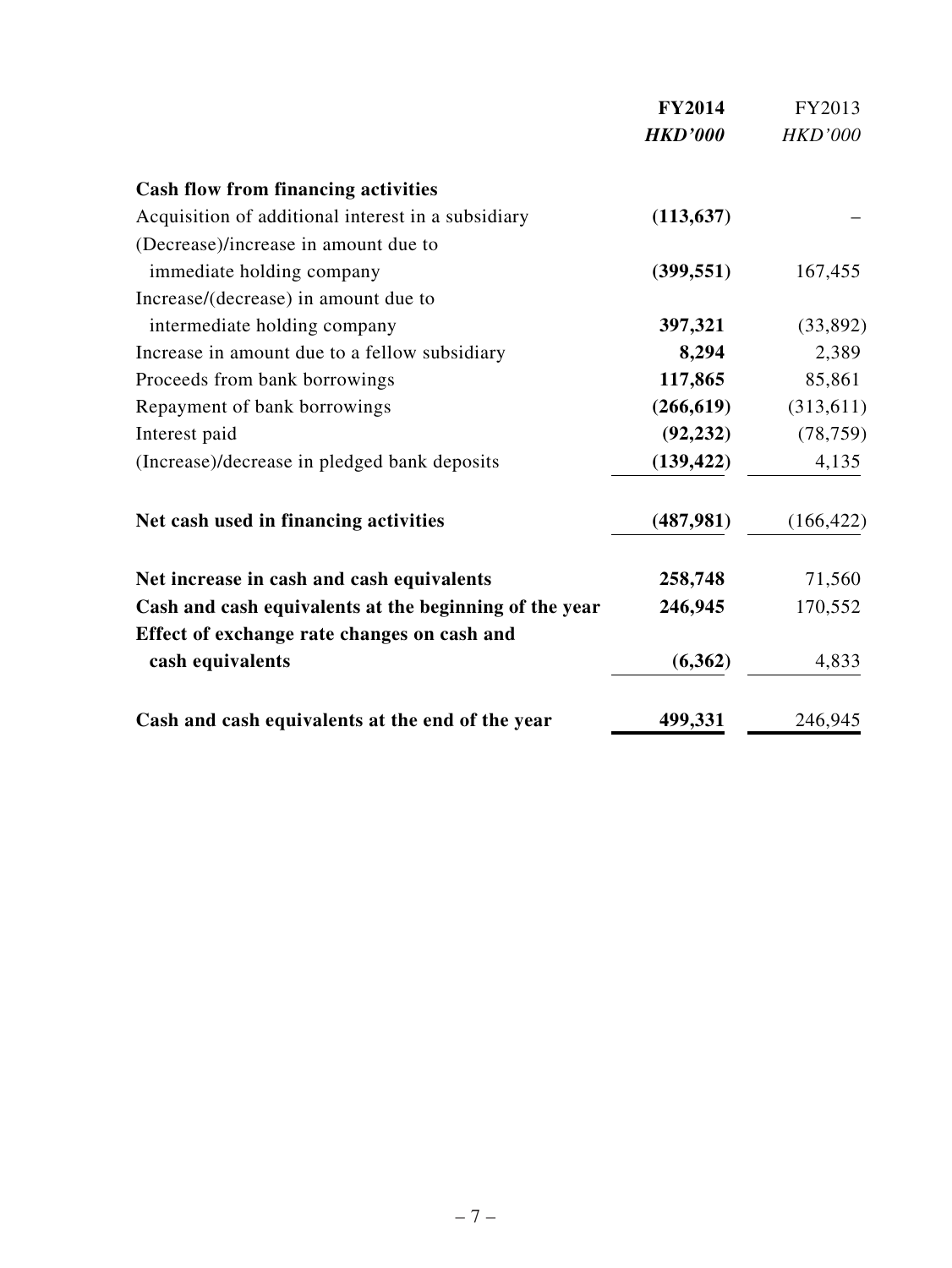# **1(d)(i) A statement (for the issuer and group) showing either (i) all changes in equity or (ii) changes in equity other than those arising from capitalization issued and distributions to shareholders, together with a comparative statement for the corresponding financial year**

|                                            |                |                | Foreign            |                  |                |                |                  |                |
|--------------------------------------------|----------------|----------------|--------------------|------------------|----------------|----------------|------------------|----------------|
|                                            |                |                | Currency           |                  |                |                |                  |                |
|                                            | <b>Share</b>   | <b>Share</b>   | <b>Translation</b> | <b>Statutory</b> | <b>Other</b>   | Accumulated    | controlling      |                |
|                                            | Capital        | Premium        | Reserve            | <b>Reserve</b>   | Reserve*       | Profit/(loss)  | <b>Interests</b> | <b>Total</b>   |
|                                            | <b>HKD'000</b> | <b>HKD'000</b> | <b>HKD'000</b>     | <b>HKD'000</b>   | <b>HKD'000</b> | <b>HKD'000</b> | <b>HKD'000</b>   | <b>HKD'000</b> |
| Group                                      |                |                |                    |                  |                |                |                  |                |
| Balance at 1 January 2014                  |                |                | 344,486            | 71,979           |                | 1,232,422      | 342,508          | 1,991,395      |
| Net profit for the year                    |                |                |                    |                  |                | 292,796        | 21,202           | 313,998        |
| Other comprehensive income for the year    |                |                | (97, 887)          |                  |                |                | (6,318)          | (104, 205)     |
| Acquisition of additional interests        |                |                |                    |                  |                |                |                  |                |
| in a subsidiary                            |                |                | 19,972             |                  | (2, 181)       |                | (131, 428)       | (113, 637)     |
| Conversion of shareholder's loan to equity |                | 1,210,050      |                    |                  |                |                |                  | 1,210,050      |
| Transfer to statutory reserve              |                |                |                    | 23,020           |                | (23,020)       |                  |                |
| Acquisition of subsidiaries                | 609,076        | 704,498        |                    |                  |                |                | (284)            | 1,313,290      |
| Issue of shares pertaining to              |                |                |                    |                  |                |                |                  |                |
| reverse-takeover transaction               | 1,940,269      |                |                    |                  |                |                |                  | 1,940,269      |
| Balance at 31 December 2014                | 2,549,345      | 1,914,548      | 266,571            | 94,999           | (2, 181)       | 1,502,198      | 225,680          | 6,551,160      |
| Balance at 1 January 2013                  |                |                | 270,275            | 52,366           |                | 985,549        | 309,615          | 1,617,805      |
| Net profit for the year                    |                |                |                    |                  |                | 266,486        | 23,956           | 290,442        |
| Other comprehensive income for the year    |                |                | 74,211             |                  |                |                | 8,937            | 83,148         |
| Transfer to statutory reserve              |                |                |                    | 19,613           |                | (19,613)       |                  |                |
| Balance at 31 December 2013                |                |                | 344,486            | 71,979           |                | 1,232,422      | 342,508          | 1,991,395      |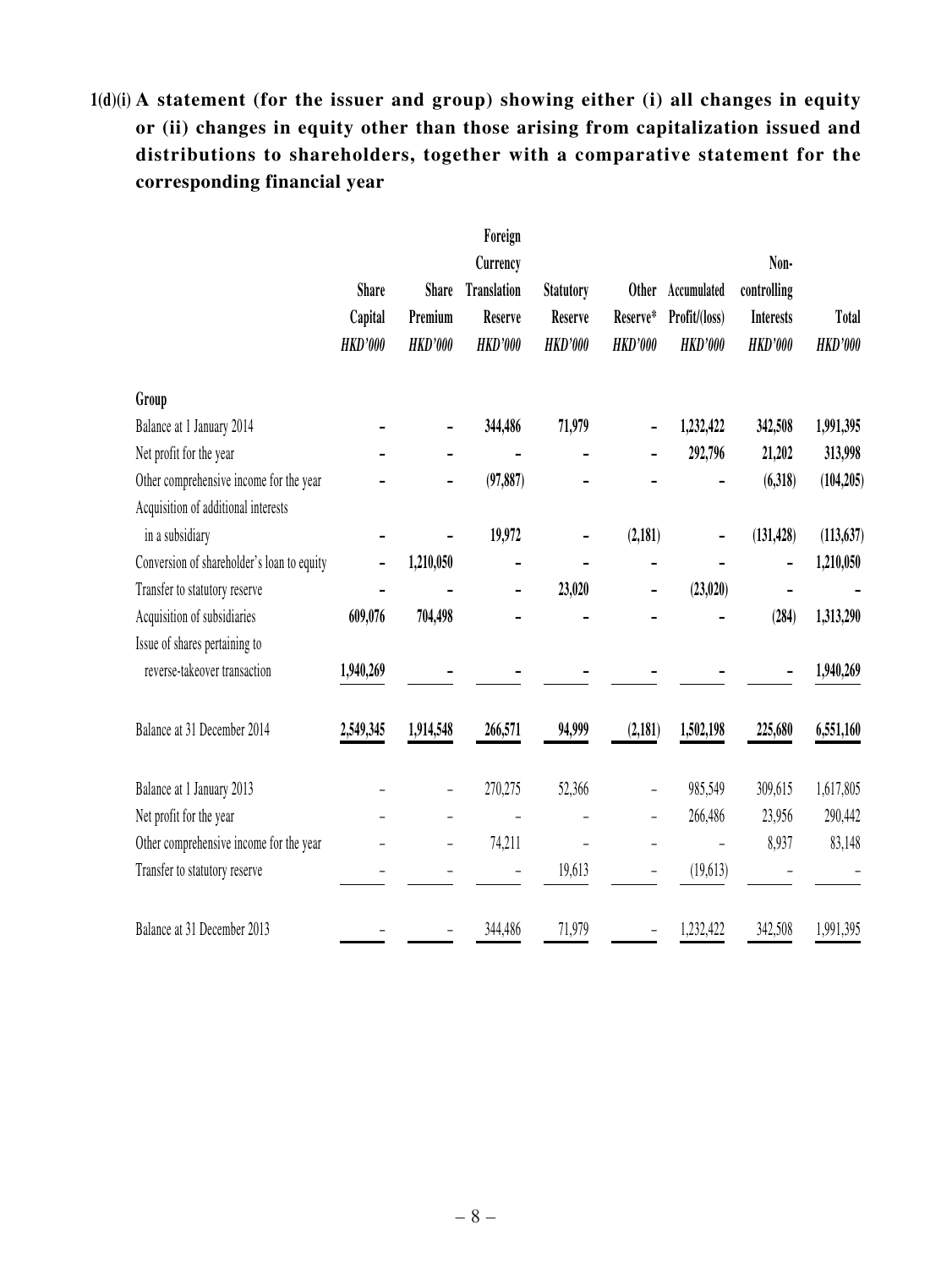|                                      |                |                | Foreign            |                  |                          |                |                  |                |
|--------------------------------------|----------------|----------------|--------------------|------------------|--------------------------|----------------|------------------|----------------|
|                                      |                |                | Currency           |                  |                          |                | Non-             |                |
|                                      | <b>Share</b>   | <b>Share</b>   | <b>Translation</b> | <b>Statutory</b> | <b>Other</b>             | Accumulated    | controlling      |                |
|                                      | Capital        | Premium        | <b>Reserve</b>     | <b>Reserve</b>   | Reserve*                 | Profit/(loss)  | <b>Interests</b> | <b>Total</b>   |
|                                      | <b>HKD'000</b> | <b>HKD'000</b> | <b>HKD'000</b>     | <b>HKD'000</b>   | <b>HKD'000</b>           | <b>HKD'000</b> | <b>HKD'000</b>   | <b>HKD'000</b> |
| Company                              |                |                |                    |                  |                          |                |                  |                |
| Balance at 1 July 2014               | 570,443        | 1,778,812      |                    |                  | 41,223                   | 367,108        |                  | 2,757,586      |
| Net loss for the year                |                |                |                    |                  | $\overline{\phantom{a}}$ | (4,797,426)    |                  | (4,797,426)    |
| Other comprehensive income           |                | -              | (59,686)           |                  |                          |                |                  | (59,686)       |
| Share-based payment transactions     |                |                |                    |                  | 23,731                   |                |                  | 23,731         |
| Issue of employee share options      | 38,633         | 101,021        |                    |                  |                          |                |                  | 139,654        |
| Issue of ordinary shares relating to |                |                |                    |                  |                          |                |                  |                |
| acquisition of subsidiaries          | 1,940,269      | 9,705,001      |                    |                  |                          |                |                  | 11,645,270     |
| Balance at 31 December 2014          | 2,549,345      | 11,584,834     | (59,686)           |                  | 64,954                   | (4,430,318)    |                  | 9,709,129      |
| Balance at 1 July 2013               | 512,899        | 1,526,949      |                    |                  |                          | 618,680        |                  | 2,658,528      |
| Net loss for the year                |                |                |                    |                  |                          | (251, 572)     |                  | (251, 572)     |
| Share-based payment transactions     |                |                |                    |                  | 41,223                   |                |                  | 41,223         |
| Issue of ordinary shares related to  |                |                |                    |                  |                          |                |                  |                |
| business combination                 | 18,030         | 131,999        |                    |                  |                          |                |                  | 150,029        |
| Exercise of warrants                 | 10,233         | 60,762         |                    |                  |                          |                |                  | 70,995         |
| Issue of new shares                  | 29,281         | 59,102         |                    |                  |                          |                |                  | 88,383         |
| Balance at 30 June 2014              | 570,443        | 1,778,812      |                    |                  | 41,223                   | 367,108        |                  | 2,757,586      |

*\* Includes share option reserve, capital reserve and other reserves*

In accordance with International Accounting Standard 27 Separate financial statements, the cost of investment in China Everbright Water Investments Limited ("CEWIL") was recognised on the balance sheet of the Company using the share price as at the date of completion of the reverse-takeover ("RTO"). Based on the share price on that date, the cost of investment in CEWIL was recorded at HKD11.6 billion. An impairment loss amounting to HKD4.7 billion was recognised on the same date as the cost of investment calculated using share price was more than the fair value of CEWIL determined based on the valuations performed by two independent valuers. There is no impact on the financial statements of the Group arising from this impairment loss. The accumulated losses resulted from the impairment loss could be written-off using the credit arising from cancellation of the share capital of the Company or other means as deemed fit.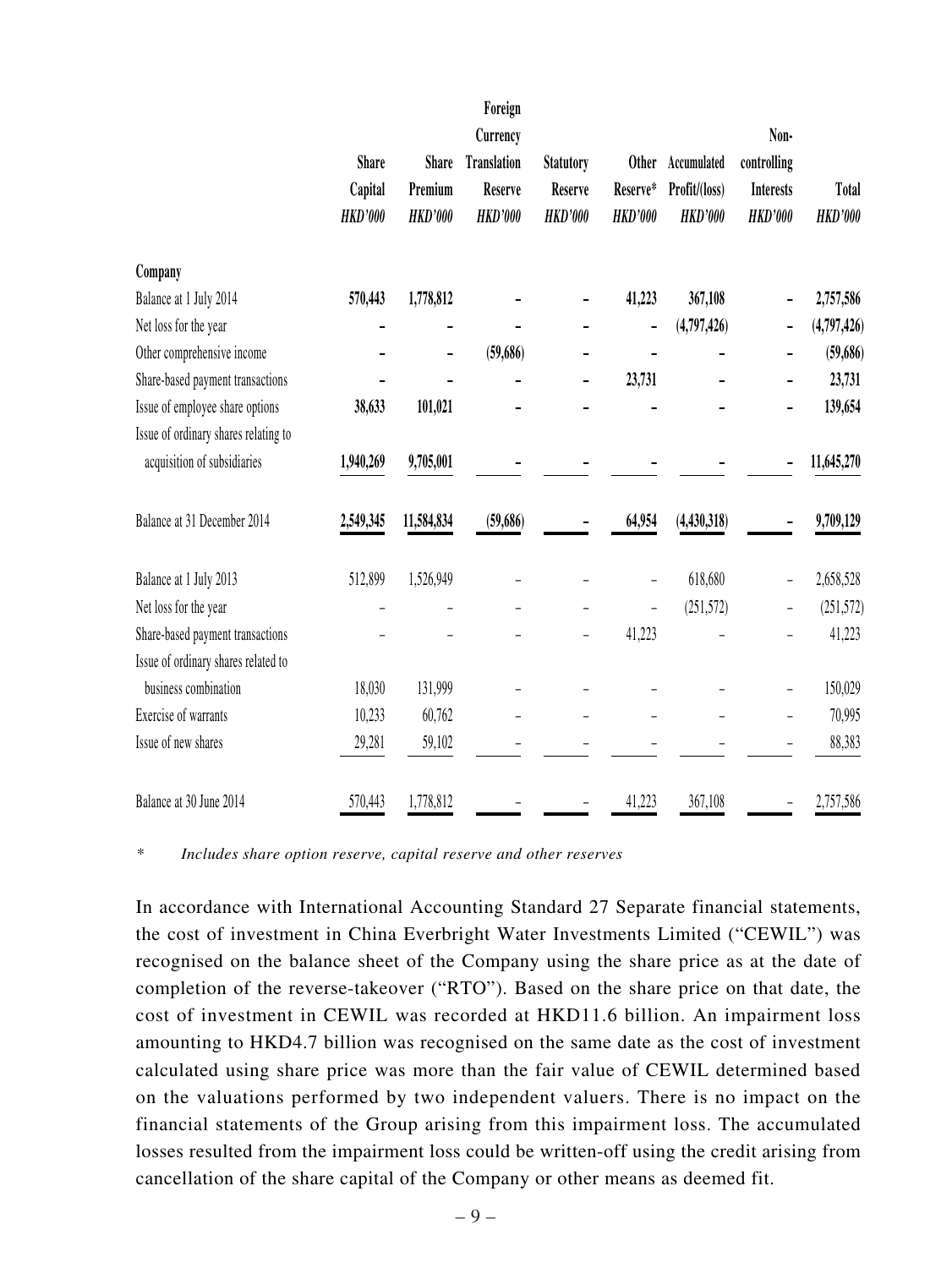**1(d)(ii) Details of any changes in the Company's share capital arising from rights issue, bonus issue, share buy-backs, exercise of share options or warrants, conversion of other issues of equity securities, issue of shares for cash or as consideration for acquisition or for any other purpose since the end of the previous period reported on. State also the number of shares that may be issued on conversion of all the outstanding convertibles as at the end of the current financial year reported on and as at the end of the corresponding period of the immediately preceding financial year.**

## **Change in the Company's share capital**

The share options issued pursuant to the Company's Employee's Share Option Plan have been fully exercised during the last quarter of the year. A total number of 36,508,606 shares have been issued.

Pursuant to the approval of Shareholders obtained at the special general meeting of the Company held on 5 December 2014 in relation to the Proposed Acquisition and fulfillment/waiver of certain conditions of the RTO as set out in the Circular to Shareholders, the RTO was completed on 12 December 2014. Pursuant to the Completion, the Company has allotted and issued 1,940,269,305 Consideration Shares to the Vendor, China Everbright Water Holdings Limited ("CEWHL") to satisfy the Consideration for the Proposed Acquisition.

#### *Issued share capital*

| <b>Ordinary share capital</b>                                      | No. of shares |
|--------------------------------------------------------------------|---------------|
|                                                                    | ('000)        |
| At 30 June 2014 and 30 September 2014                              | 510,483       |
| Issue of shares pertaining to exercise of employees' share options | 36,509        |
| Issue of shares pertaining to the RTO                              | 1,940,269     |
| At 31 December 2014                                                | 2,487,261     |

As at 30 June 2014, 30 September 2014 and 31 December 2014, the total number of outstanding warrants is 263,462.

The Company does not have any outstanding convertibles, preference shares and treasury shares for the financial quarter ended 31 December 2013 and 31 December 2014, and the financial year ended 31 December 2013 and 31 December 2014, except for outstanding warrants of 263,462.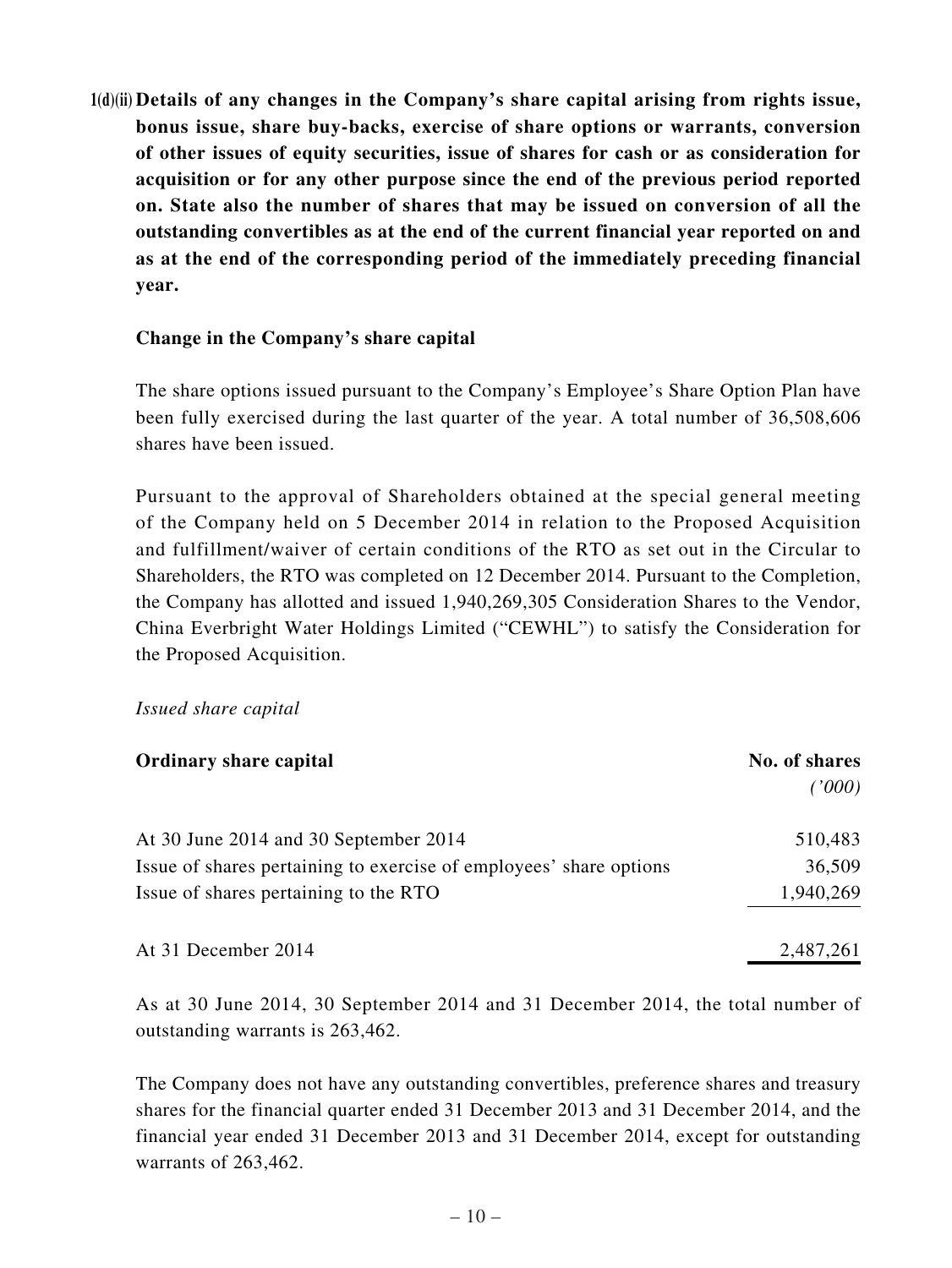# **1(d)(iii) The total number of issued shares excluding treasury shares as at the end of the current financial year and as at the end of the immediately preceding financial year**

The total number of issued shares excluding treasury shares were as follows:

|                                                         | 31 December | 30 June |
|---------------------------------------------------------|-------------|---------|
|                                                         | 2014        | 2014    |
| Total number of issued shares excluding treasury shares |             |         |
| (1000)                                                  | 2,487,261   | 510,483 |

# **2. Whether the figures have been audited, or reviewed and in accordance with which auditing standard or practice.**

The figures have not been audited or reviewed by the Company's auditors. However, our auditors have performed certain procedures under the requirements of Singapore Standard on Related Services (SSRS) 4400 – Engagements to Perform Agreed-upon Procedures Regarding Financial Information. These procedures do not constitute either an audit or a review made in accordance with Singapore Standards on Auditing or Singapore Standards on Review Engagements.

# **3. Whether the figures have been audited, or reviewed, the auditors' report (including any qualifications or emphasis of a matter).**

Not applicable.

# **4. Whether the same accounting policies and methods of computation as in the issuer's most recently audited annual financial statements have been applied.**

There is no change in accounting policies, except that the presentation currency of the Company has changed from Renminbi ("RMB") to Hong Kong Dollar ("HKD").

# **5. If there are any changes in the accounting policies and methods of computation, including any required by an accounting standard, what has changed, as well as the reasons for, and the effect of, the change.**

The change of presentation currency of the Company is to align with the presentation currency of its holding company, China Everbright International Limited. The change of presentation currency has no significant impact on the financial position of the Group as at 31 December 2014 and 2013, or the results and cash flows for the years ended 31 December 2014 and 2013.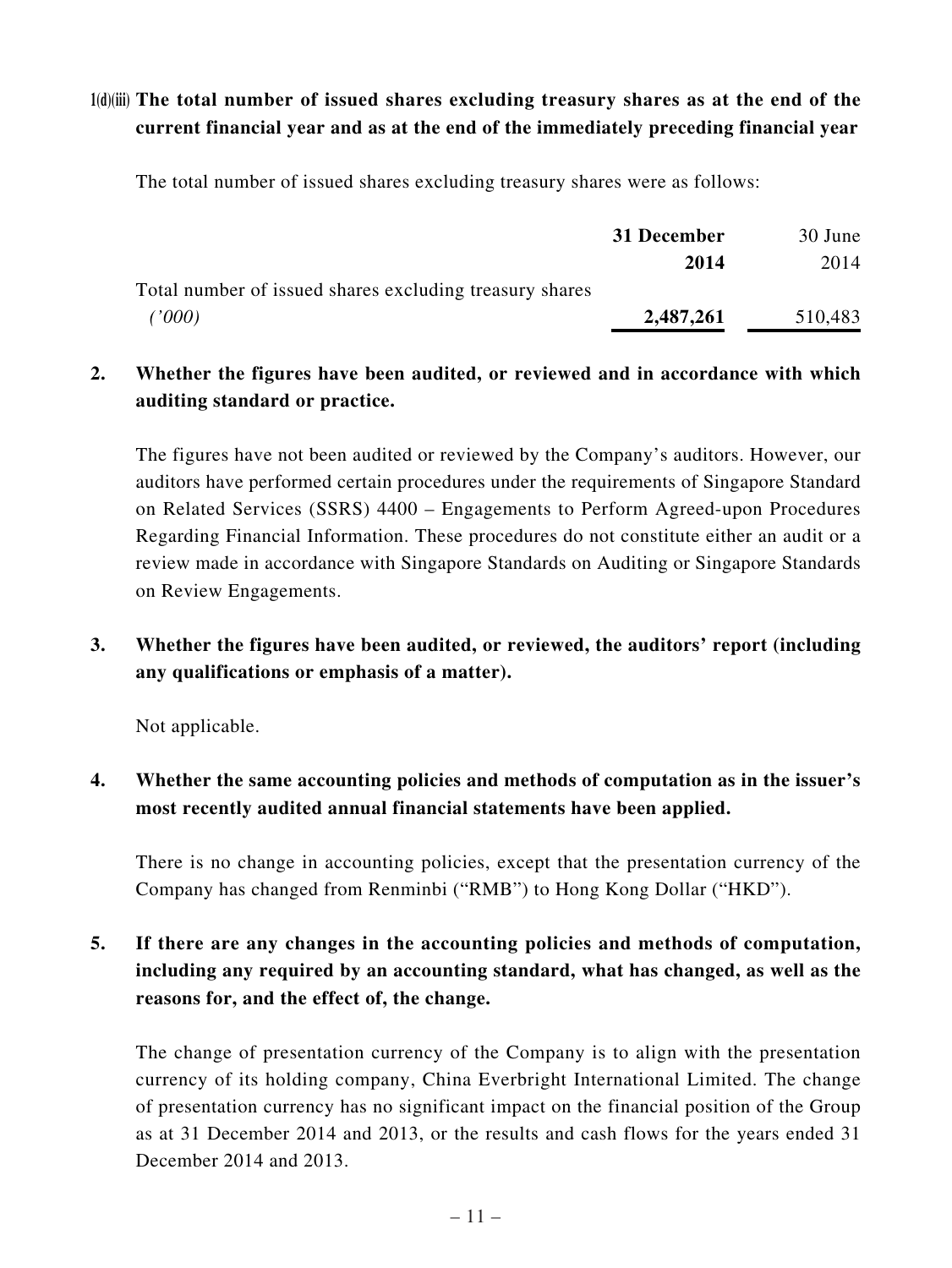**6. Earnings per share of the group for the current financial year reported on and the corresponding year of the immediately preceding financial year, after deducting any provision for preference dividends**

| <b>Basic/Diluted earnings per share</b>                       | <b>FY2014</b> | FY2013    |
|---------------------------------------------------------------|---------------|-----------|
| Profit attributable to owners of the Company<br>(HKD'000)     | 292,796       | 266,486   |
| Weighted average number of ordinary shares in issue<br>(1000) | 1,985,851     | 1,940,269 |
| Basic/Diluted earnings per share<br>(HKD)                     | 0.15          | 0.14      |

For the purpose of calculation of earnings per share, the weighted average number of shares in issue for FY2013 is deemed as 1,940,269,305 shares.

**7. Net asset value (for the issuer and group) per ordinary share based on issued share capital of the issuer at the end of the (a) current year reported on; and (b) immediately preceding financial year**

|                                                                          | Group       |                         | Company |            |
|--------------------------------------------------------------------------|-------------|-------------------------|---------|------------|
|                                                                          | 31 December | 31 December 31 December |         | 30 June    |
|                                                                          | 2014        | 2013                    | 2014    | 2014       |
|                                                                          | <b>HKD</b>  | HKD                     | HKD     | <b>HKD</b> |
| Net asset value per ordinary share<br>based on the existing issued share |             |                         |         |            |
| capital as at the respective year                                        | 2.63        | 1.03                    | 3.90    | 1.42       |

Net asset value per ordinary share was computed based on the share capital of 2,487,261,276 shares as at 31 December 2014. For the purpose of NAV per share calculation, the number of shares as at 31 December 2013 and 30 June 2014 is deemed as 1,940,269,305 shares.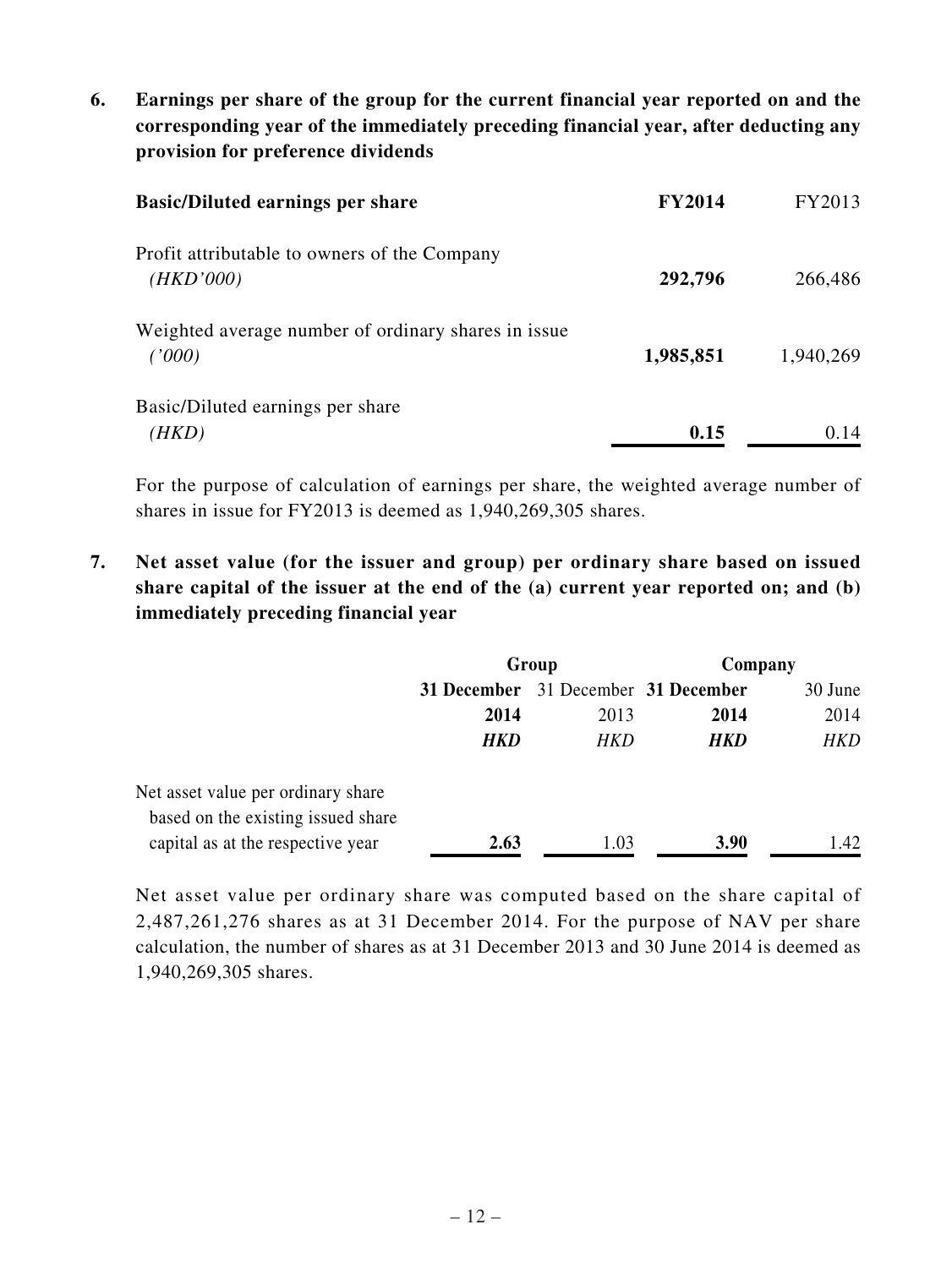**8. A review of the performance of the group, to the extent necessary for a reasonable understanding of the group's business. It must include a discussion of any significant factors that effected the turnover, costs, and earnings of the group for the current financial year report on, including (where applicable) seasonal or cyclical factors; and any material factors that affected the cash flow, working capital, assets or liabilities of the group during the current financial year reported on**

## **Overview**

On 12 December 2014, the Company was reverse-taken over by China Everbright International Limited and, subsequently changed its name to China Everbright Water Limited. The Company owns and operates a total of 32 waste-water treatment plants (with a designed capacity of approximately 3,400,000 tons per day), 4 reusable water projects (with a designed capacity of approximately 62,000 tons per day), 2 waste-water source heat pump projects which service an area covering approximately 125,000 square meters, 2 completed Build-Transfer projects (with a designed capacity of approximately 110,000 tons per day), 56km pipeline network and 10 pump stations.

Subsequent to the completion of the RTO, the board of directors of the Company have approved the change of financial year end to 31 December and the change of presentation currency to HKD. As such, the balance sheet of the Group reflects assets and liabilities of the enlarged Group (CEWIL and HanKore Environment Tech Group Limited ("HanKore")) as at 31 December 2014 while the income statement and cash flow statement of the Group reflects the earnings of CEWIL for the year from 1 January 2014 to 31 December 2014 and the results of HanKore for the period from 12 December 2014 to 31 December 2014. The comparative consolidated balance sheet, consolidated income statement and consolidated cash flow statement of the Group reflects those of CEWIL's for the full year ended 31 December 2013. The fair value of assets and liabilities of HanKore as at completion date of the RTO was assessed by an independent professional valuer.

For the financial year ended 31 December 2014, the revenue of the Group has decreased by 19% to HKD1.1 billion compared with the revenue of HKD1.3 billion for FY2013. Gross profit of the Group increased from HKD529.2 million to HKD596.5 million from FY2013 to FY2014, an increment of 13%. Gross profit margin of the Group has improved from 41% to 56.7%. The net profit of the Group increased from HKD290.4 million to HKD314.0 million from FY2013 to FY2014, an increment of 8%.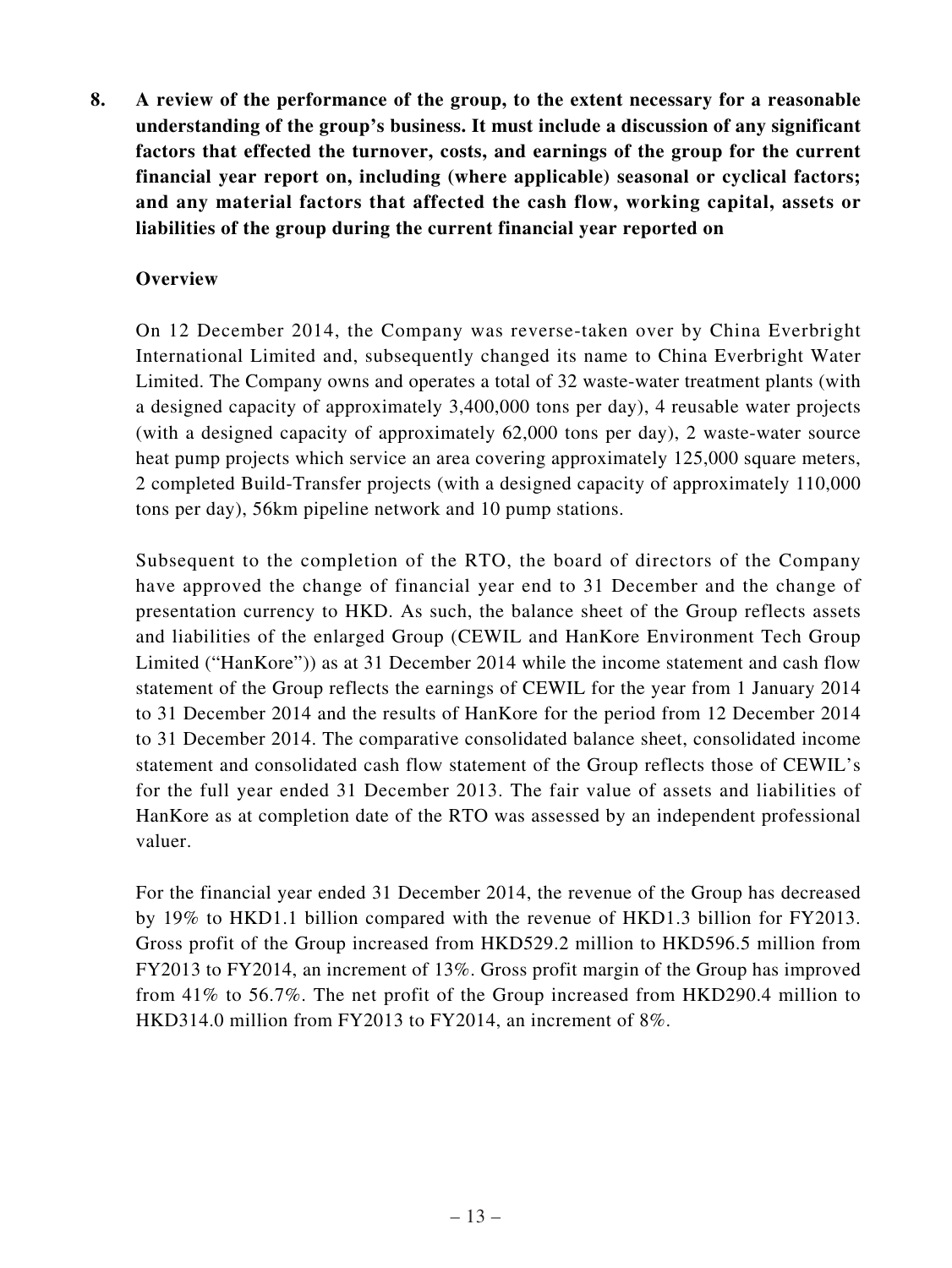## **Statement of Comprehensive Income**

## *Revenue*

Revenue has decreased by approximately HKD240.0 million or 19% from HKD1.3 billion in FY2013 to HKD1.1 billion in FY2014, attributable mainly to a decrease of HKD343.3 million in construction revenue from service concession arrangement from HKD449.8 million in FY2013 to HKD106.5 million in FY2014 as a few of our construction projects were completed and began operation in FY2013. While the decrease in construction revenue was offset by an increase of HKD103.3 million in operation service revenue, finance income and construction contract (EPC) revenue.

# *Cost of sales*

The cost of sales has decreased by HKD307.2 million or 40% from HKD761.5 million in FY2013 to HKD454.3 million in FY2014. The decrease in cost of sales is mainly due to decrease in construction activities relating to service concession arrangement. Overall gross profit margin increased to 56.7% (FY2013: 41.0%). The increase in gross profit margin is mainly due to, as compared with FY2013, a change in revenue mix with operation service income, which has a higher gross profit margin, accounting for a higher proportion of revenue in FY2014.

## *Other income*

Other income has increased by 27% to HKD13.3 million as compared with HKD10.5 million in FY2013. The increase of other income is mainly due to increase in government grant received during the year.

## *Administrative expenses*

Administrative expense has increased by 18% from HKD65.7 million in FY2013 to HKD77.6 million in FY2014. The increase in administrative expense of HKD11.9 million is mainly attributable to consolidation of post-acquisition expenses of HanKore amounting to HKD10.4 million and an increase of HKD1.5 million caused by increase in operating activities.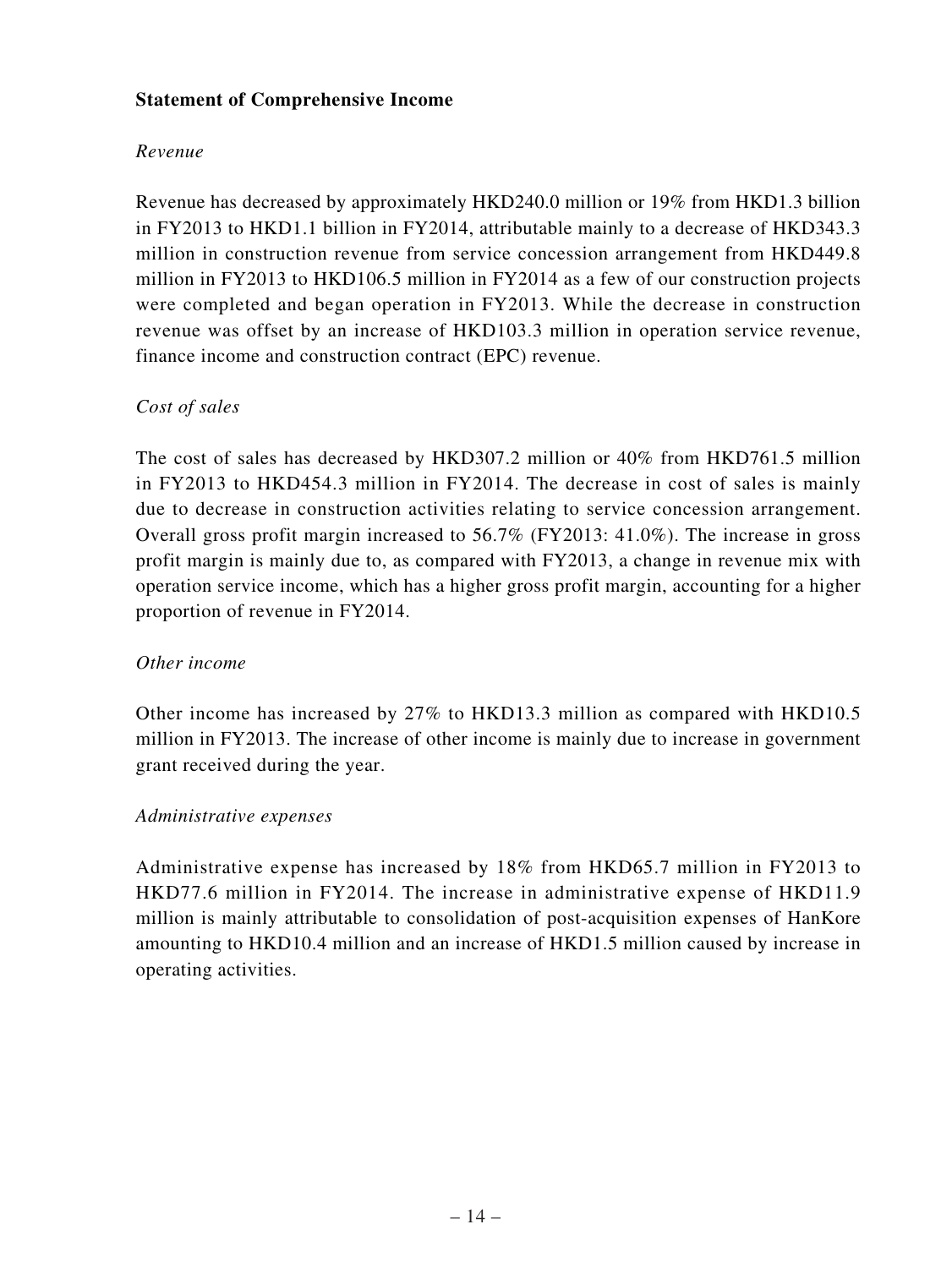### *Other operating expenses*

Other operating expense amounted to HKD9.1 million during the financial year. Other operating expense mainly consists of net exchange loss of HKD2.9 million, which consists of exchange gain on revaluation of notes payable amounting to HKD3.6 million and exchange loss of HKD6.5 million resulting from revaluation of monetary assets, and fair value loss on cross-currency swap amounting to HKD5.0 million. The remaining increment of other operating expense is attributable to the consolidation of postacquisition expense of HanKore.

#### *Finance costs*

Finance cost has increased by HKD13.4 million from HKD78.8 million in FY2013 to HKD92.2 million in FY 2014. The increase in finance cost is due to increase in interest on bank borrowings amounting to HKD14.0 million, which includes HKD9.1 million arising from consolidation of HanKore. The increase in finance cost caused by increment of bank borrowing cost was slightly offset by a decrease in interest paid to related parties amounting to HKD0.6 million.

#### *Income tax*

The income tax mainly consists of current tax payables of HKD66.7 million (FY2013: HKD58.9 million) and deferred tax expense of HKD52.1 million (FY2013: HKD52.7 million). The increase in income tax is attributable to increase of taxable income of the Group as compared with FY2013.

## *Other comprehensive loss*

As the functional currency of foreign subsidiaries of the Group is mainly RMB, a loss on the translation of financial statements of foreign subsidiaries into the presentation currency, HKD, has been recognised as other comprehensive loss amounting to HKD104 million. The loss on translation of financial statements in foreign currency is mainly due to appreciation of HKD against RMB during the financial year.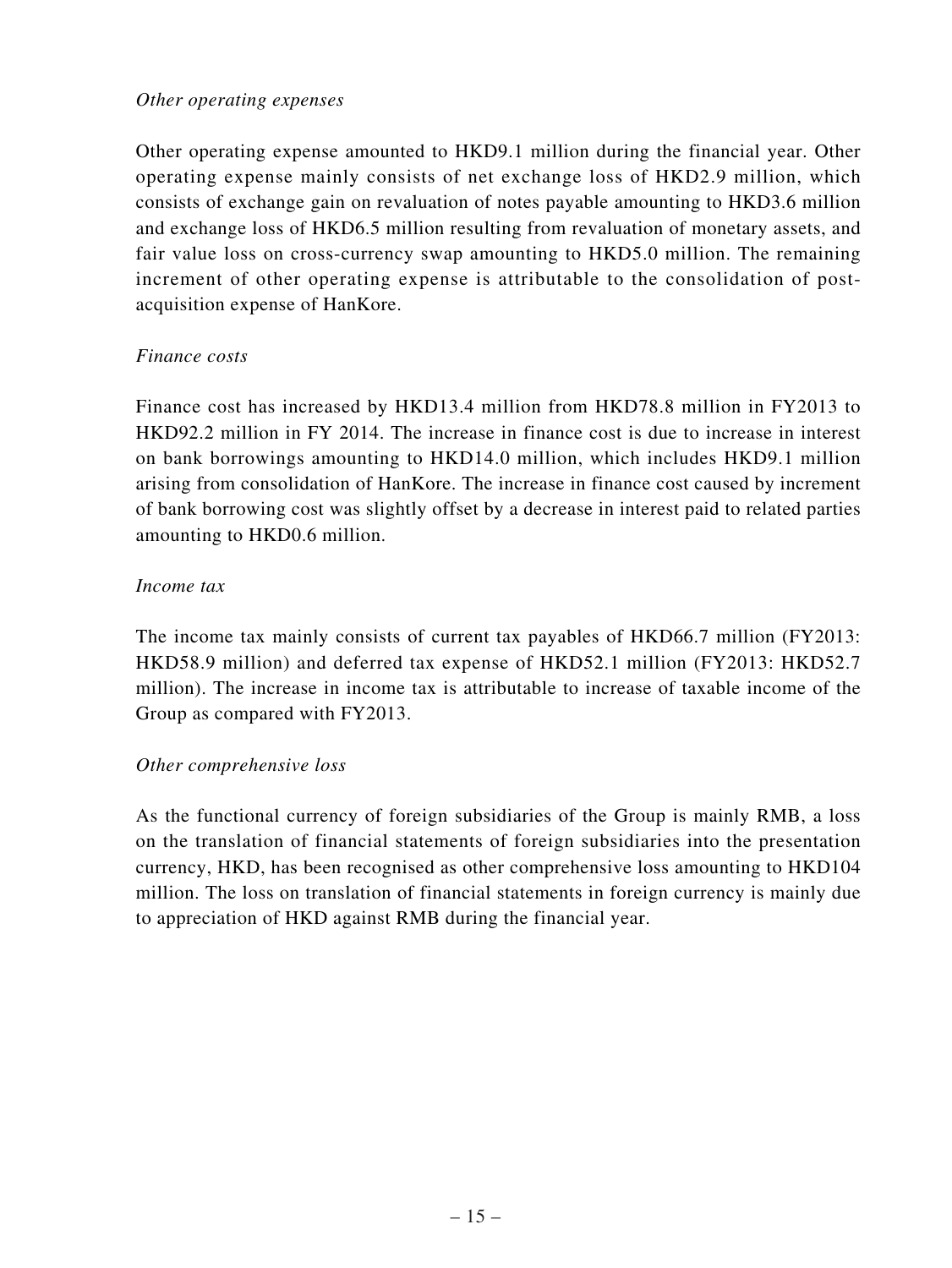## **Statement of Financial Position**

### *Assets*

The total assets of the Group has increased from HKD5.4 billion as at 31 December 2013 to HKD10.1 billion as at 31 December 2014. The increase in total assets is mainly attributable to consolidation of HanKore after the completion of reverse-takeover on 12 December 2014. The increase in total assets is mainly due to increase in intangible assets of HKD0.8 billion, increase in goodwill of HKD1.0 billion, increase in cash and cash equivalents of HKD0.4 billion, increase in financial receivable of HKD2.52 billion and increase in inventory of HKD22 million. The increase in total assets was offset by decrease in trade and other receivable amounting to HKD50.5 million.

The Group has engaged an independent professional valuer to conduct a Purchase Price Allocation ("PPA") exercise on fair value of the assets and liabilities of HanKore Group as at the completion date of the RTO transaction. Based on the preliminary results from PPA exercise, intangible assets relating to service concession arrangement and goodwill amounting to HKD0.8 billion and HKD1.0 billion have been recognised respectively.

Cash and cash equivalents increased from HKD290.4 million as at 31 December 2013 to HKD681.1 million as at 31 December 2014. The increase is due to increase in cash and cash equivalent from operating activities amounting to HKD316.6 million and from investing activities amounting to HKD430.1 million. The increase in cash and cash equivalents was offset by cash outflow of HKD349.6 million used in financing activities, excluding change in pledged bank deposits. The net increase in cash and cash equivalents was reduced by foreign exchange difference of HKD6.4 million.

Financial receivables (including current and non-current) increased from HKD2.45 billion to HKD4.97 billion as at 31 December 2014, an increase of HKD2.52 billion. The increase in financial receivables is mainly attributable to consolidation of financial receivables balance of HanKore Group after taking PPA adjustments into account.

The trade and other receivables of the Group decreased by HKD50.5 million from HKD2.32 billion as at 31 December 2013 to HKD2.27 billion as at 31 December 2014. The decrease is mainly due to receipt of amount due from intermediate holding company amounting to HKD170.5 million, receipt of a loan receivable due from an unrelated party amounting to HKD51.1 million and decrease of HKD14.5 million in other receivables relating to Transfer-Operate-Transfer projects. The decrease in trade and other receivable was offset by consolidation of trade and other receivable balances of HanKore Group amounting to HKD185.6 million.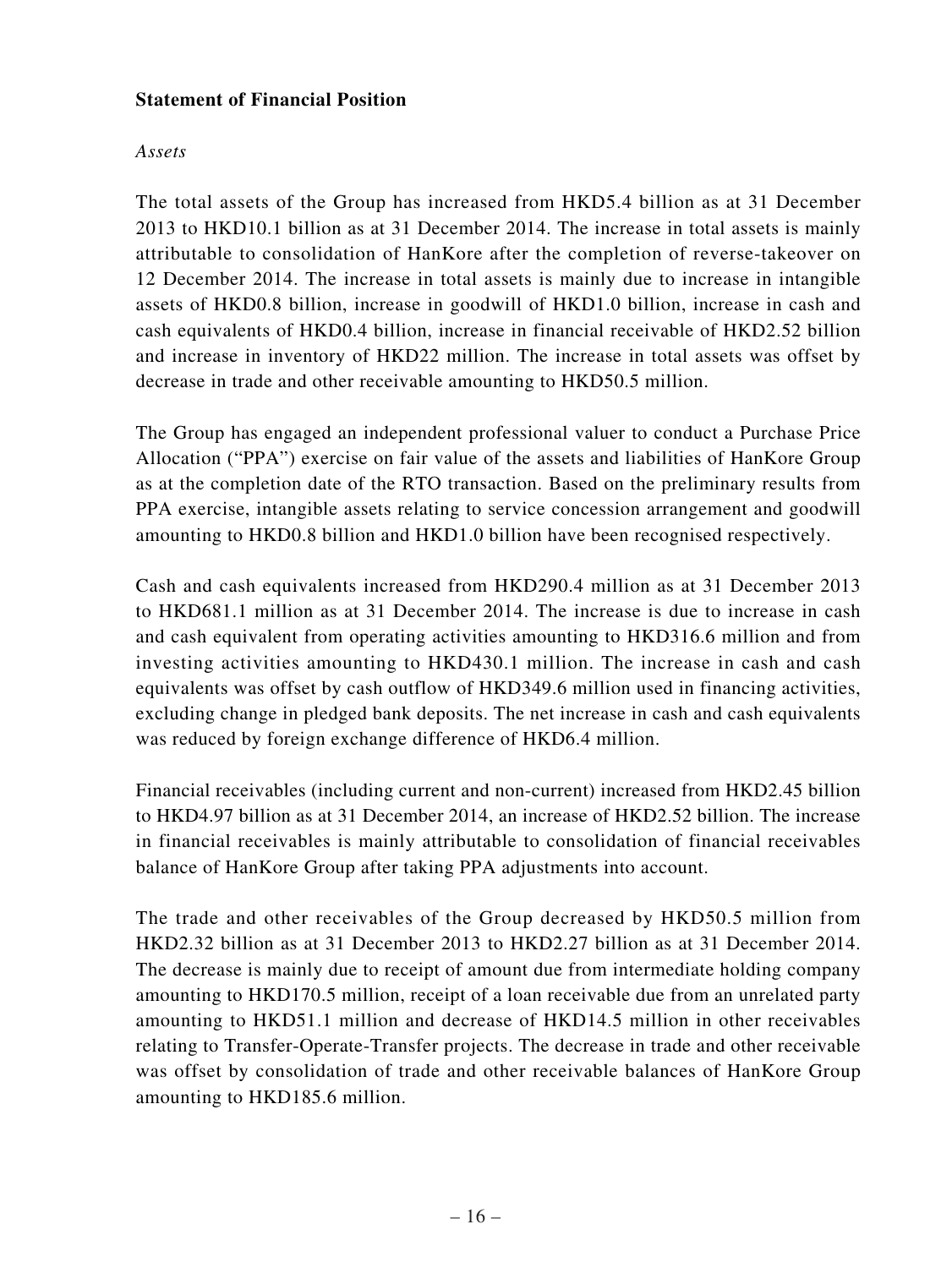# *Liabilities*

Current and non-current borrowings increased by HKD960.5 million from HKD863.9 million as at 31 December 2013 to HKD1,824.4 million as at 31 December 2014. This is mainly attributable to the consolidation of HanKore Group, which has carrying amount of borrowing of HKD1,136.7 million. The increase in borrowing was offset by a net repayment made amounting to HKD148.8 million and effect arising from translation of balances in foreign currency amounting to HKD27.4 million.

Decrease of HKD1.3 billion in trade and other payables is mainly attributable to the conversion of a loan from immediate holding company to share capital amounting to HKD1.2 billion, payment made relating to construction work done during FY2013 and FY2014 amounting to HKD346.1 million and decrease in accrued expenses of HKD29.7 million. The decrease is offset by consolidation of trade and other payable balances of HanKore Group amounting to HKD275.8 million.

The increase in deferred tax liabilities of HKD523.5 million is mainly due to the recognition of deferred tax expense of HKD52.1 million, consolidation of deferred tax balances of HanKore Group amounting to HKD320.7 million and the deferred tax liabilities of HKD162.0 million recognised from fair value adjustment based on the preliminary PPA results. The increase in deferred tax liabilities was reduced by foreign exchange translation difference of HKD11.3 million.

# *Equity*

Share capital and reserves increased by HKD2.5 billion and HKD2.1 billion respectively. The increase is mainly due to the recognition of share capital and share premium pursuant to the reverse-takeover transaction amounting to HKD2.5 billion and HKD0.7 billion. Share premium amounting to HKD1.2 billion was also recognised due to conversion of loan from immediate holding company to share capital. The remaining increase in reserve is from recognition of profit attributable to owners of the Company.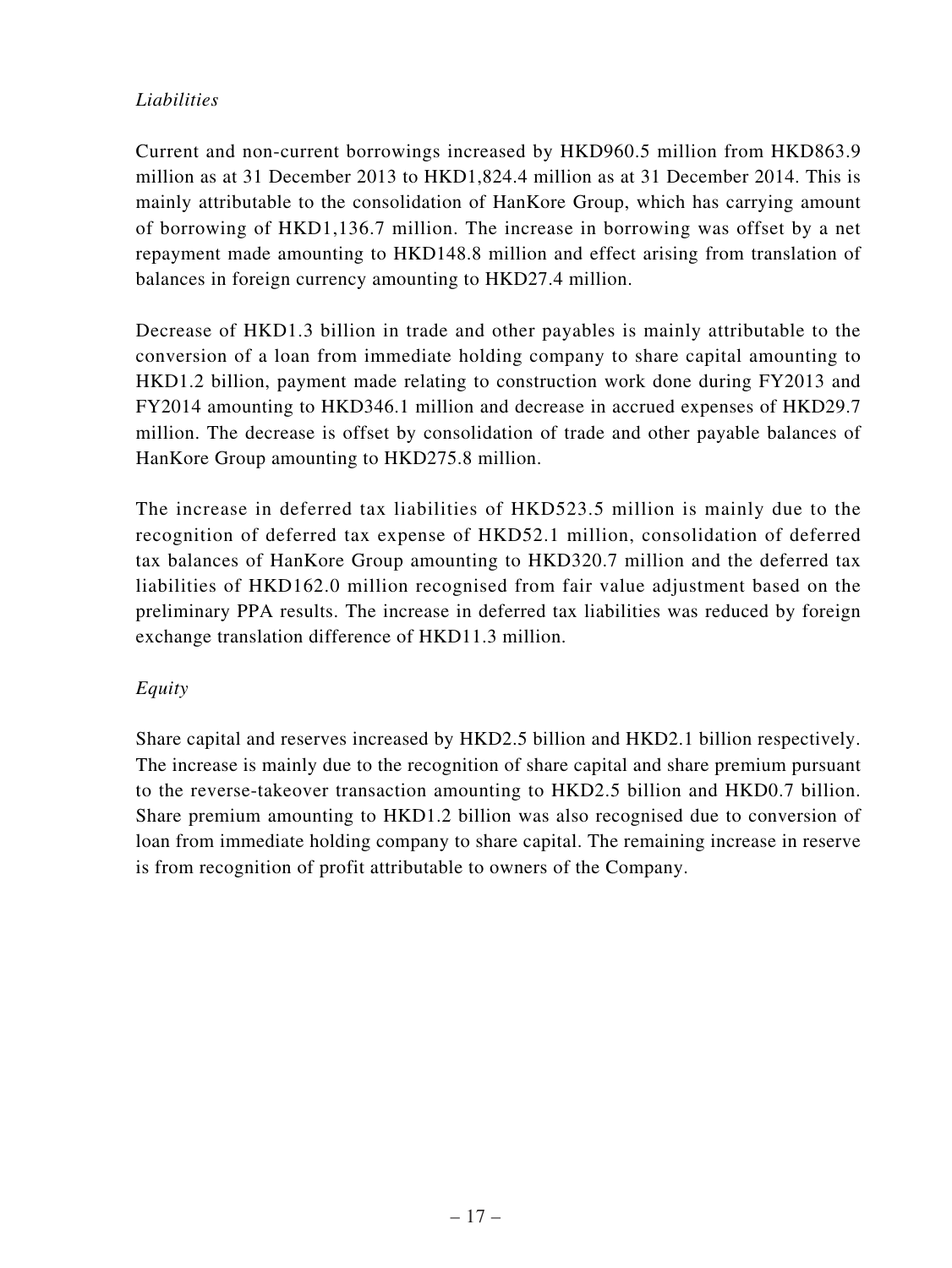## **Cash Flow Statement**

The cash and cash equivalents balance increased to HKD681.1 million as at 31 December 2014 compared to the balance of HKD290.4 million as at 31 December 2013. Cash and cash equivalents included in consolidated statement of cash flow comprise of the following:

|                                                      | <b>FY2014</b>  | FY2013         |
|------------------------------------------------------|----------------|----------------|
|                                                      | <b>HKD'000</b> | <b>HKD'000</b> |
| Cash and cash equivalents per statement of           |                |                |
| financial position                                   | 681,101        | 290,413        |
| Less: Pledged bank deposits                          | (181,770)      | (43, 468)      |
| Cash and cash equivalents per statement of cash flow | 499,331        | 246,945        |

#### **Net cash flow from operating activities**

The Group has a cash inflow of HKD555.1 million before changes in working capital. Changes in working capital and payment of income tax has caused a cash outflow of HKD173.2 million and HKD65.3 million respectively. As a result, the Group has recorded a net cash inflow of HKD316.6 million from operating activities. The changes in working capital arose mainly from:

- (1) Decrease in financial receivable of HKD151.7 million
- (2) Increase in inventory and work in progress of HKD15.7 million
- (3) Decrease in trade and other receivable of HKD36.9 million
- (4) Decrease in trade and other payable of HKD346.1 million

## **Net cash from investing activities**

For the financial year ended 31 December 2014, the Group has recorded a net cash inflow of HKD430.1 million from investing activities. The cash inflow amounting to HKD430.6 million was resulted from acquisition of HanKore Group through reverse-takeover.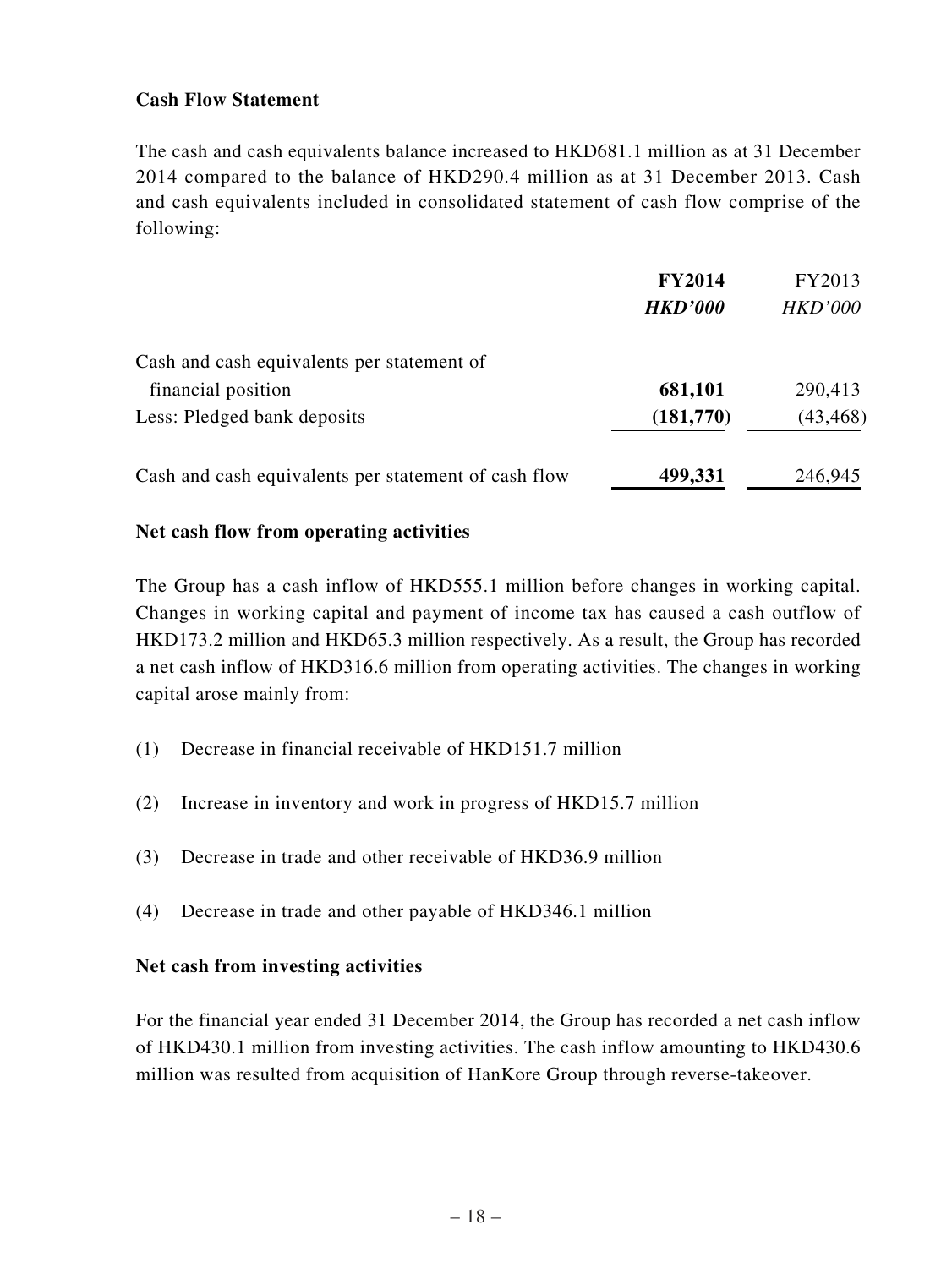### **Net cash from financing activities**

The Group has recorded a net cash outflow from financing activities of HKD488.0 million for the financial year ended 31 December 2014. The net cash outflow was caused by:

- (1) Amount paid of HKD113.6 million for the acquisition of additional interest in a subsidiary
- (2) Net increase in amount due to related parties of HKD6.1 million
- (3) Net repayment of borrowings of HKD148.8 million
- (4) Interest paid of HKD92.2 million
- (5) Increase in pledged bank deposits of HKD139.4 million

#### **Subsequent events**

- (1) On 19 January 2015, the Company entered into subscription agreements with each of International Finance Corporation ("IFC") and Dalvey Asset Holding Ltd ("DAH", together with IFC, the "Investors"). The Company has agreed to allot and issue and the Investors have agreed to subscribe for an aggregate of 120,690,957 new ordinary shares in the capital of the Company at an issue price of S\$0.94 per subscription share, representing gross proceeds of approximately S\$113,449,500, which will be utilised as working capital to fund the growth and expansion of the Company's business. The subscription of new shares and other matters in connection with or arising out of the subscriptions is subject to shareholder approval at a special general meeting.
- (2) The Company announced on 2 February 2015 that S\$21,750,000 of the principal amount of S\$50,000,000 7.5% fixed rate notes (the "Notes") due on 1 August 2015 together with the accrued interest shall be paid on 2 March 2015. This is due to an exercise of redemption rights by the holders on or before 29 January 2015. Together with the redemption, the total principal amount of Notes redeemed up to 29 January 2015 is S\$21,750,000. Following the repayment in relation to the redemption on 2 March 2015, the aggregate principal amount of Notes remaining outstanding will be S\$28,250,000.
- **9. Where a forecast, or a prospect statement, has been previously disclosed to shareholders, any variance between it and the actual results**

None.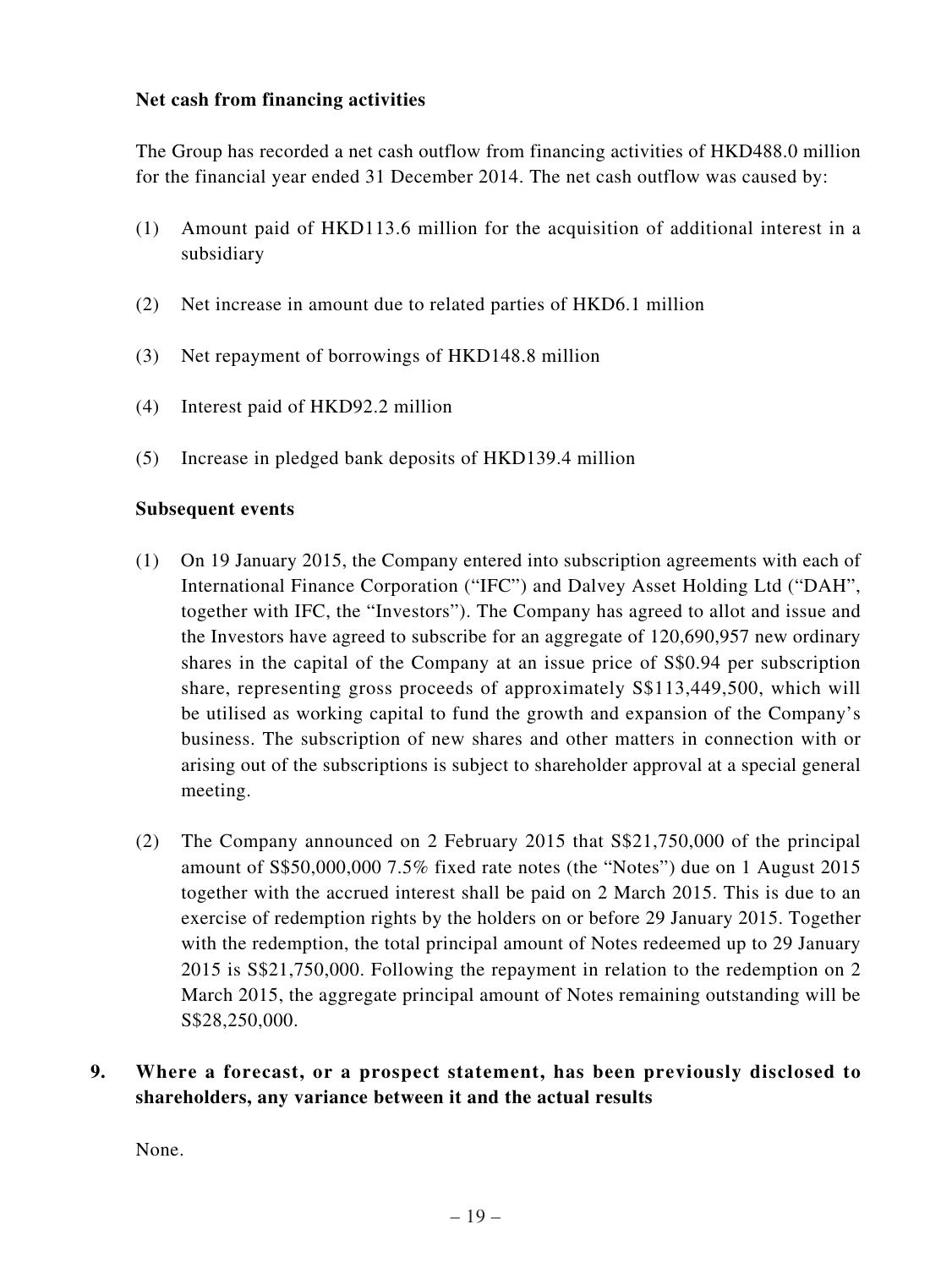## **10. A commentary at the date of the announcement of the competitive conditions of the industry in which the group operates and any known factors or events that may affect the group in the next reporting year and the next 12 months.**

In light of the support from the Chinese government to promote the Public – Private – Partnership ("PPP") Model and the upcoming "Action Plan on the Prevention of Water Pollution", China's water sector is expected to see trillions worth of investments in the next few years, which will be the golden era of the China water sector. Recently, Chinese Ministry of Finance and the National Development and Reform Commission have unveiled the sewage treatment fee collection method and water tariff pricing and adjustment mechanism. This will facilitate the fee collection of waste-water treatment projects and further enhance the revenue of waste-water treatment companies.

Riding on the favourable trend, the Group will expedite to expand market share with its sound resources and strive to be one of the leading water companies in China within the next two to three years.

## **11. Dividend**

*(a) Current financial year reported on*

Nil

*(b) Corresponding year of the immediately preceding financial year*

Not applicable

*(c) Date payable*

Not applicable

*(d) Books closure date*

Not applicable

# **12. If no dividend has been declared/recommended, a statement to that effect.**

Not applicable.

# **13. If the Group has obtained a general mandate from shareholders for IPTs, the aggregate value of such transactions as required under Rule 920(1)(a)(ii). If no IPT mandate has been obtained, a statement to that effect.**

No IPT general mandate has been obtained from the shareholders for the financial year ended 31 December 2014 and 31 December 2013.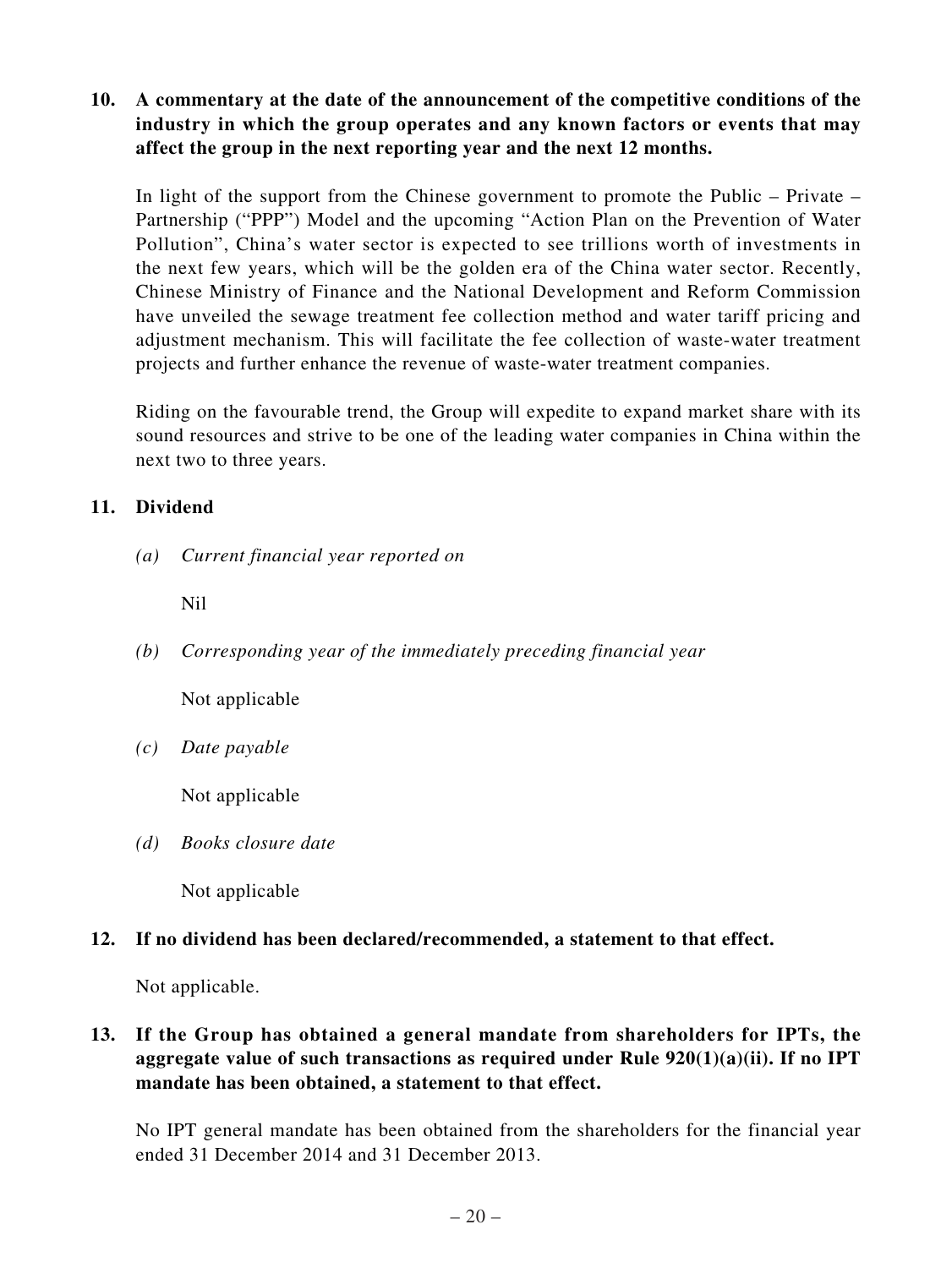**PART II – ADDITIONAL INFORMATION REQUIRED FOR FULL YEAR ANNOUNCEMENT (This part is not applicable to Q1, Q2, Q3 and Half Year Results)**

**14. Segmented revenue and results for business or geographical segments (of the group) in the form presented in the issuer's most recently audited annual financial statements, with comparative information for the immediately preceding year.**

Not applicable. The Group has only one operating segment.

**15. In the review of performance, the factors leading to any material changes in contributions to turnover and earnings by the business or geographical segments.**

Not applicable.

# **16. A breakdown of revenue**

|                                       |                |                | Increase/ |
|---------------------------------------|----------------|----------------|-----------|
|                                       | <b>FY2014</b>  | FY2013         | -decrease |
|                                       | <b>HKD'000</b> | <b>HKD'000</b> |           |
| Revenue reported for first half year  | 505,837        | 574,407        | $-12\%$   |
| Net profit for first half year        | 178,190        | 133,711        | 33%       |
| Revenue reported for second half year | 544,918        | 716,333        | $-24%$    |
| Net profit for second half year       | 135,808        | 156,731        | $-13\%$   |

**17. A breakdown of the total annual dividend (in dollar value) for the issuers' latest full year and its previous full year.**

|            | <b>FY2014</b>  | FY2013         | Increase/<br>-decrease |
|------------|----------------|----------------|------------------------|
|            | <b>HKD'000</b> | <b>HKD'000</b> |                        |
| Ordinary   |                |                | n.m.                   |
| Preference |                |                | n.m.                   |
| Total      |                |                |                        |